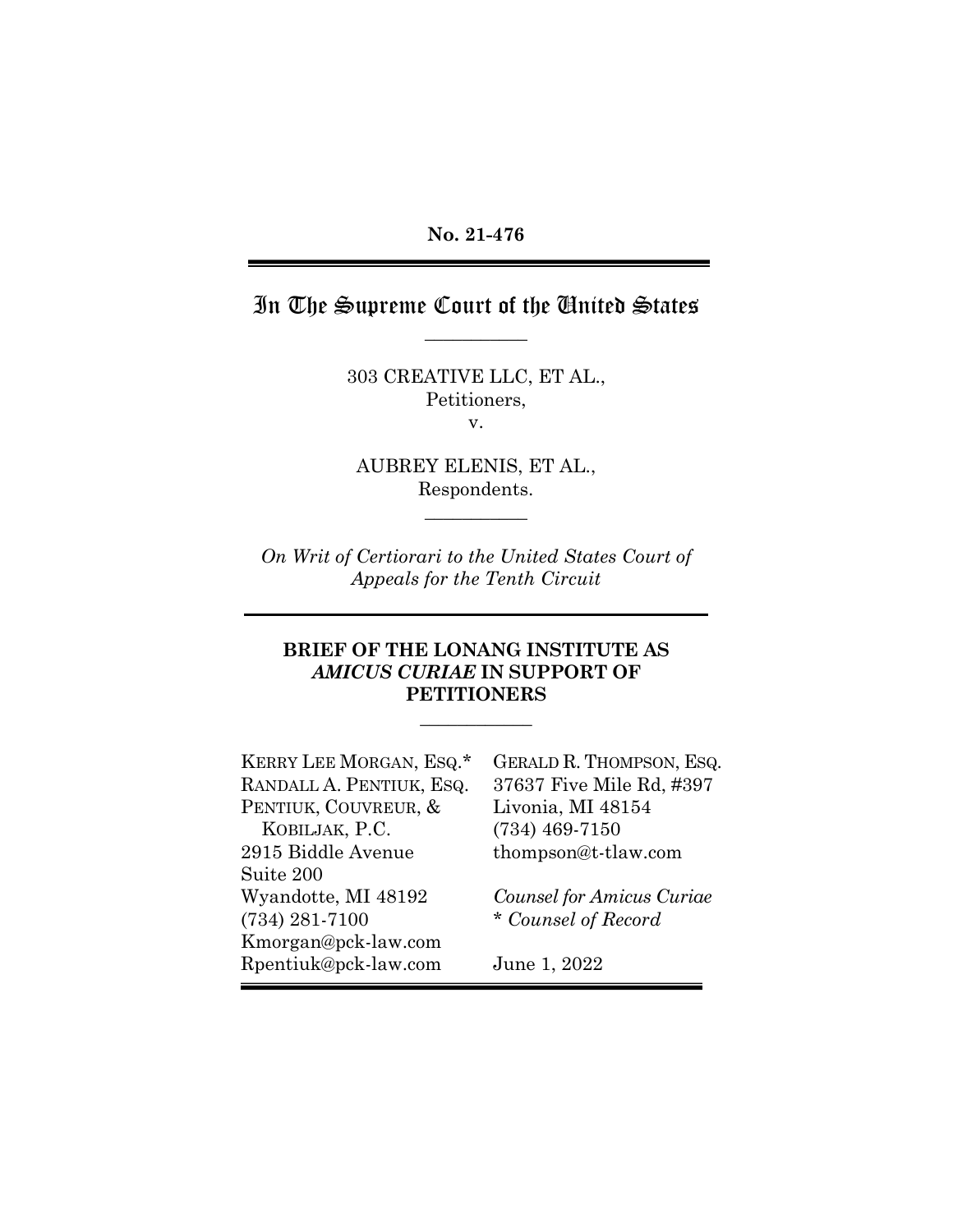## **QUESTIONS PRESENTED**

- A. Does the Law of Nature erect a jurisdictional barrier prohibiting Colorado from compelling Petitioners to recant their conscience and confess Colorado's public accommodation articles of faith?
- B. Do First Amendment guarantees including free speech incorporate the law of nature's jurisdictional limitation on governmental power, thereby striking down Colorado's "recant and confess" public accommodation law?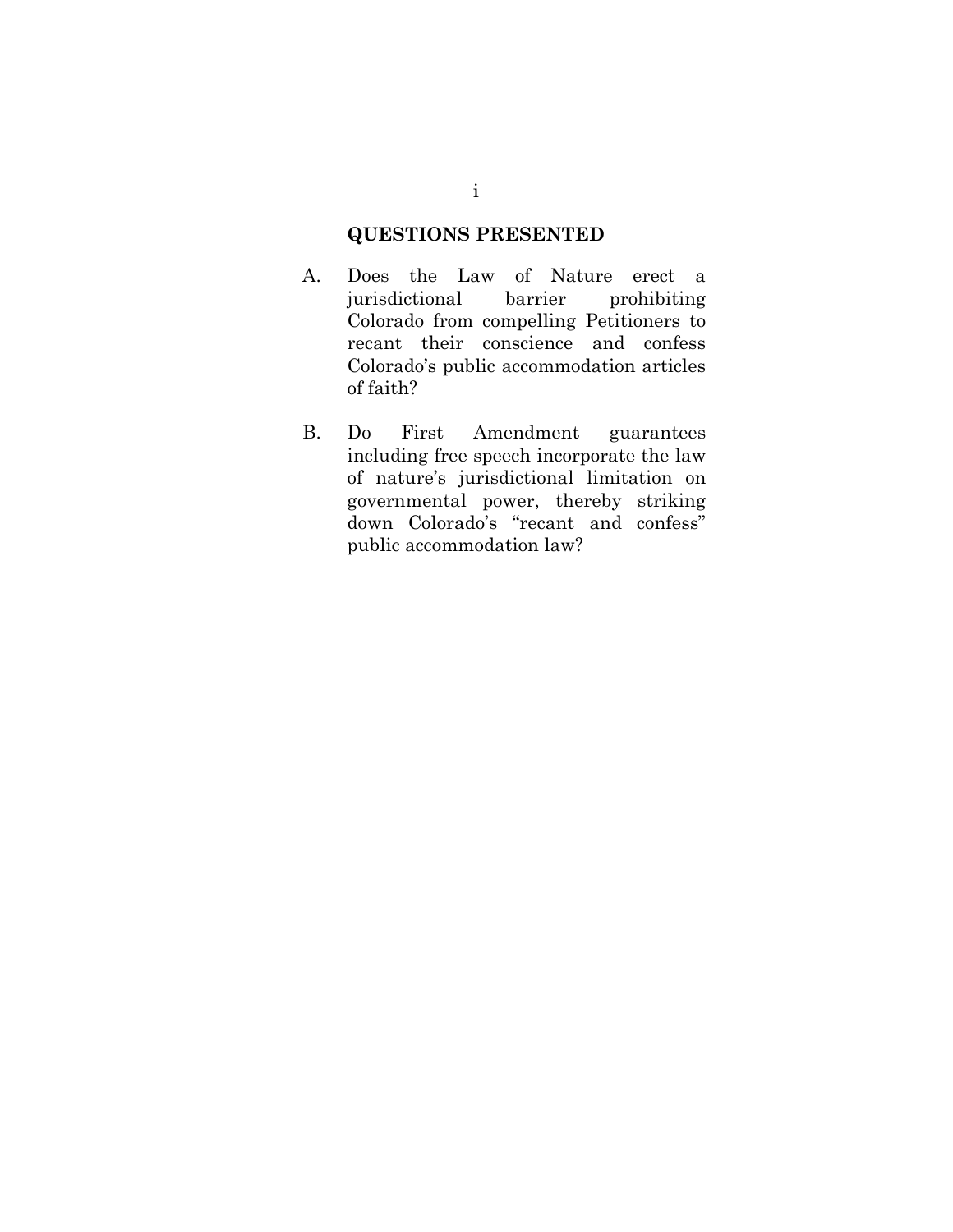# **TABLE OF CONTENTS**

ii

| INTEREST OF AMICUS CURIAE  1                                                                                          |
|-----------------------------------------------------------------------------------------------------------------------|
|                                                                                                                       |
|                                                                                                                       |
| COLORADO'S "RECANT AND CONFESS"<br>L.<br>STATUTE OFFENDS FREEDOM OF THE<br>A. CADA Controls Political, Not Commercial |
| B. CADA Controls How Business People<br>Think About Same-Sex Marriage And<br>Gay Rights Not Commercial Relations  10  |
| COLORADO LACKS JURISDICTION TO<br>Н.<br>APPROVE OR CONDEMN THE<br>EXPRESSION OF TRUE OR FALSE                         |
| A. CADA's Mandate Is a Statutory 'Ministry<br>Of Truth' Crushing All Non-Conforming                                   |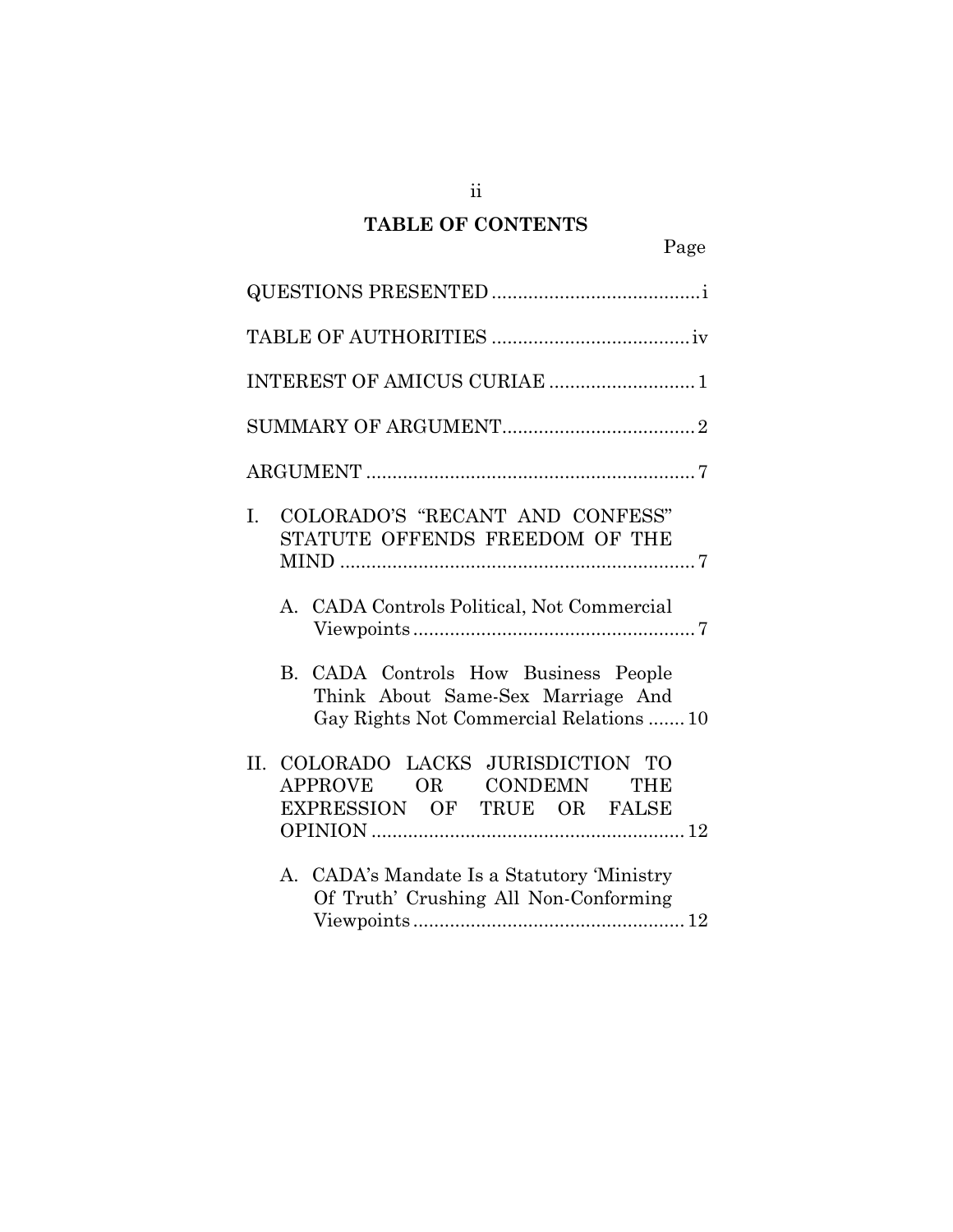|  | B. CADA Shares The Same False Legal<br>Assumptions As Articulated In The 1521                                          |
|--|------------------------------------------------------------------------------------------------------------------------|
|  | C. CADA Shares The Same False Legal<br>Assumptions As Articulated In Civil<br>Laws Punishing Heresy And Blasphemy15    |
|  | III. COLORADO'S PUBLIC ACCOMMODATION<br>LAW PUNISHES THE FUNCTIONAL<br>EQUIVALENT OF SEDITIOUS LIBEL  17               |
|  | IV. FREEDOM TO BOTH ASSENT AND<br>DISSENT ARE GUARANTEED BY THE                                                        |
|  | A. Colorado's Statutory Opinions Are<br>Neither Superior Nor Inferior To<br>Petitioners' Opinions, And Therefore       |
|  | B. Petitioner's Personal Services Are<br>Exempt From Specific Performance<br>Precisely Because They Are Not Fungible23 |
|  | C. CADA Establishes Involuntary Servitude25                                                                            |
|  | V. THE RIGHT TO EXPRESS OFFENSIVE<br>VIEWPOINTS IS CONSTITUTIONALLY                                                    |
|  |                                                                                                                        |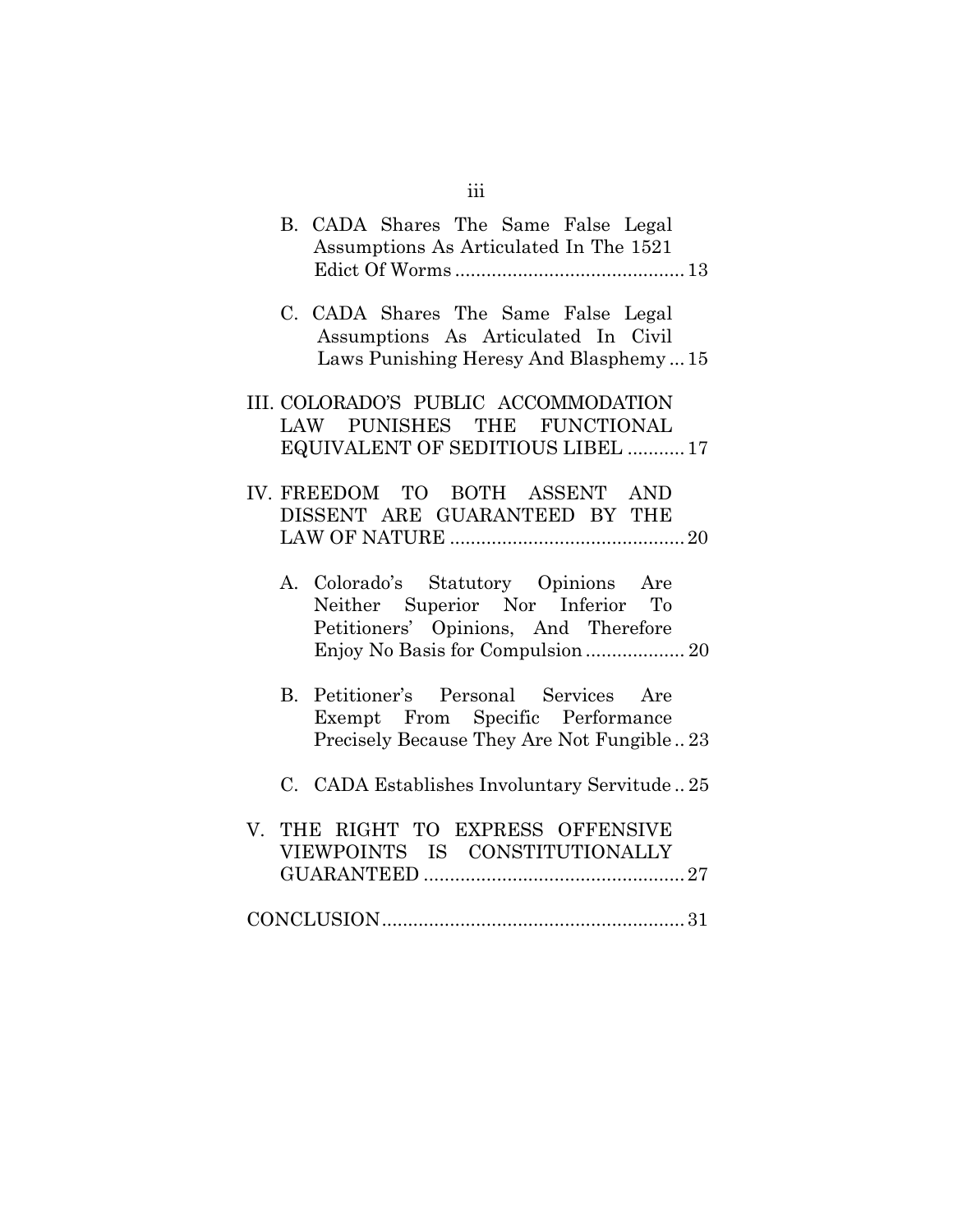# **TABLE OF AUTHORITIES**

## **Cases Pages**

| 303 Creative LLC v. Elenis,<br>6 F.4th 1160, 1176–1183 (10th Cir. 2021) 4, 24, 31                   |
|-----------------------------------------------------------------------------------------------------|
| Brandenburg v. Ohio,                                                                                |
| Bock v. Westminster Mall Co.,                                                                       |
| Cooper v. People,                                                                                   |
| Hurley v. Irish American G, L & B Group of Boston,<br>Inc.                                          |
| Janus v. Am. Fed of State, Cnty, & Mun. Emp.<br>Co. 31<br>138 S. Ct. 2448, 2463-2464 (2018)  22, 23 |
| Natl Inst. of Fam. & Life Advocs. v. Becerra,                                                       |
| Obergefell v. Hodges,                                                                               |
| People v. Ford,                                                                                     |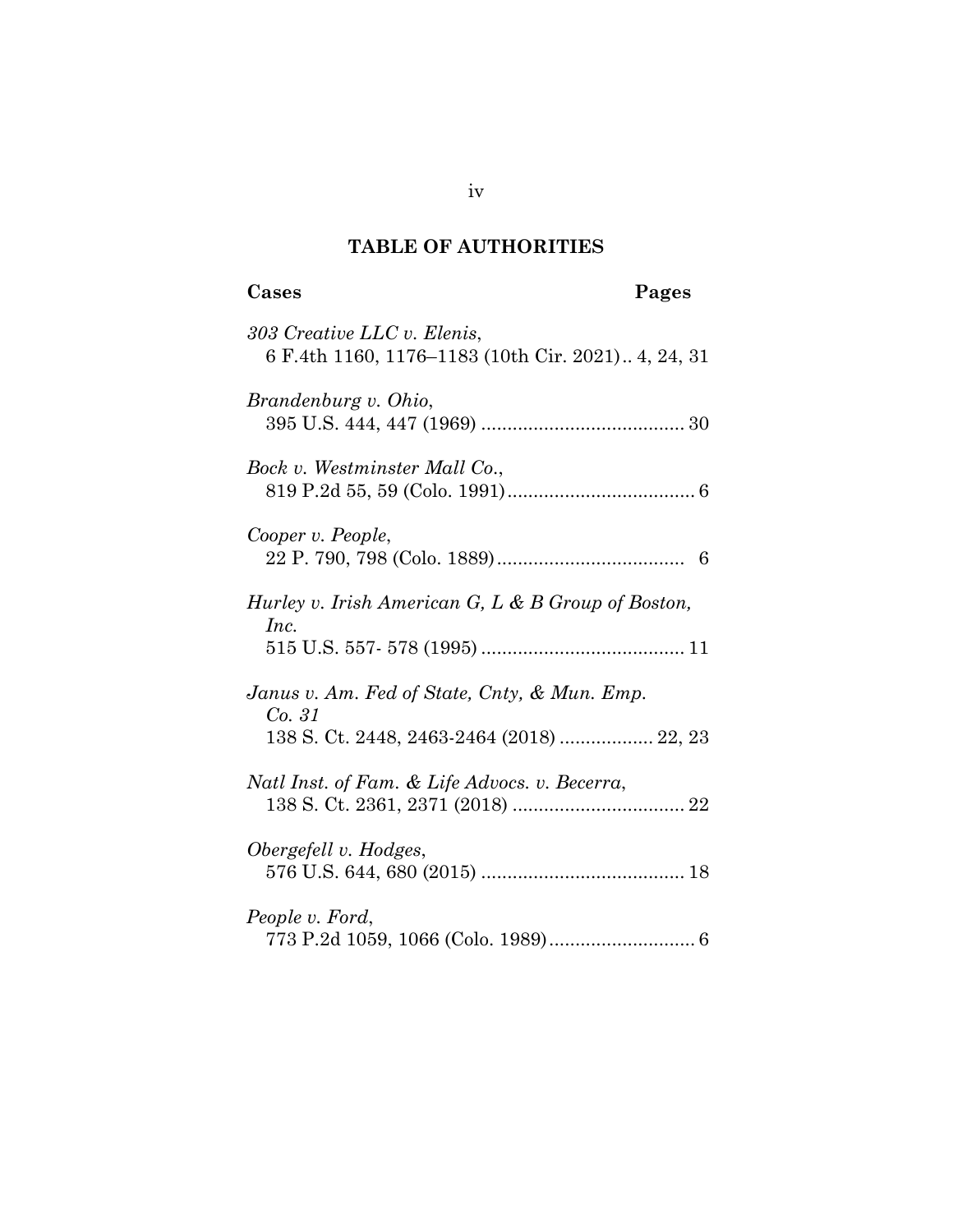| Rutland Marble Co. v. Ripley,                      |
|----------------------------------------------------|
| United States v. Kozminski,                        |
| Ward v. Polite,                                    |
| West Virginia State Board of Education v. Barnette |
| Wooley v. Maynard,                                 |

# **Organic and Constitutional Law**

## **Statutes**

| Colorado Anti-Discrimination Act (CADA)    |  |
|--------------------------------------------|--|
|                                            |  |
| Massachusetts Body of Liberties (1641)  16 |  |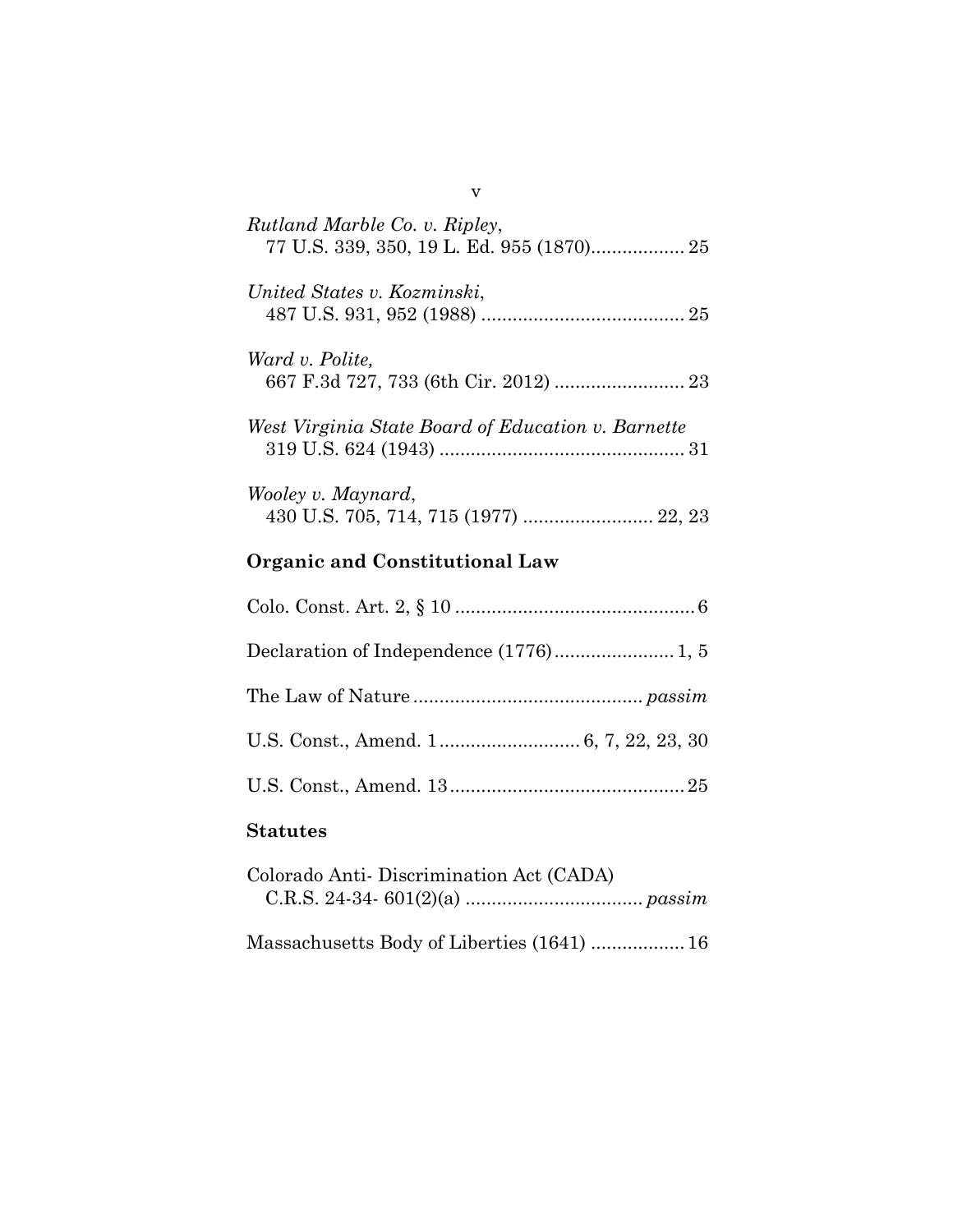# **Edicts**

| <b>Other Authorities</b>                                                                                                                   |
|--------------------------------------------------------------------------------------------------------------------------------------------|
|                                                                                                                                            |
|                                                                                                                                            |
|                                                                                                                                            |
| Blackstone, William, 4 Commentaries on the Laws                                                                                            |
| Dumbald, Edward, The Declaration of<br>Independence and What it Means Today (Norman:                                                       |
| Jefferson, Thomas, Bill for Establishing Religious                                                                                         |
| Madison, James, Memorial and Remonstrance<br>Against Religious Assessments (1785) 9, 10                                                    |
| Orwell, George, 1984, Harper Perennial (March                                                                                              |
| Ulysses S. Grant, Proclamation 230. Admission of<br>Colorado Into the Union, Online by Gerhard<br>Peters and John T. Woolley, The American |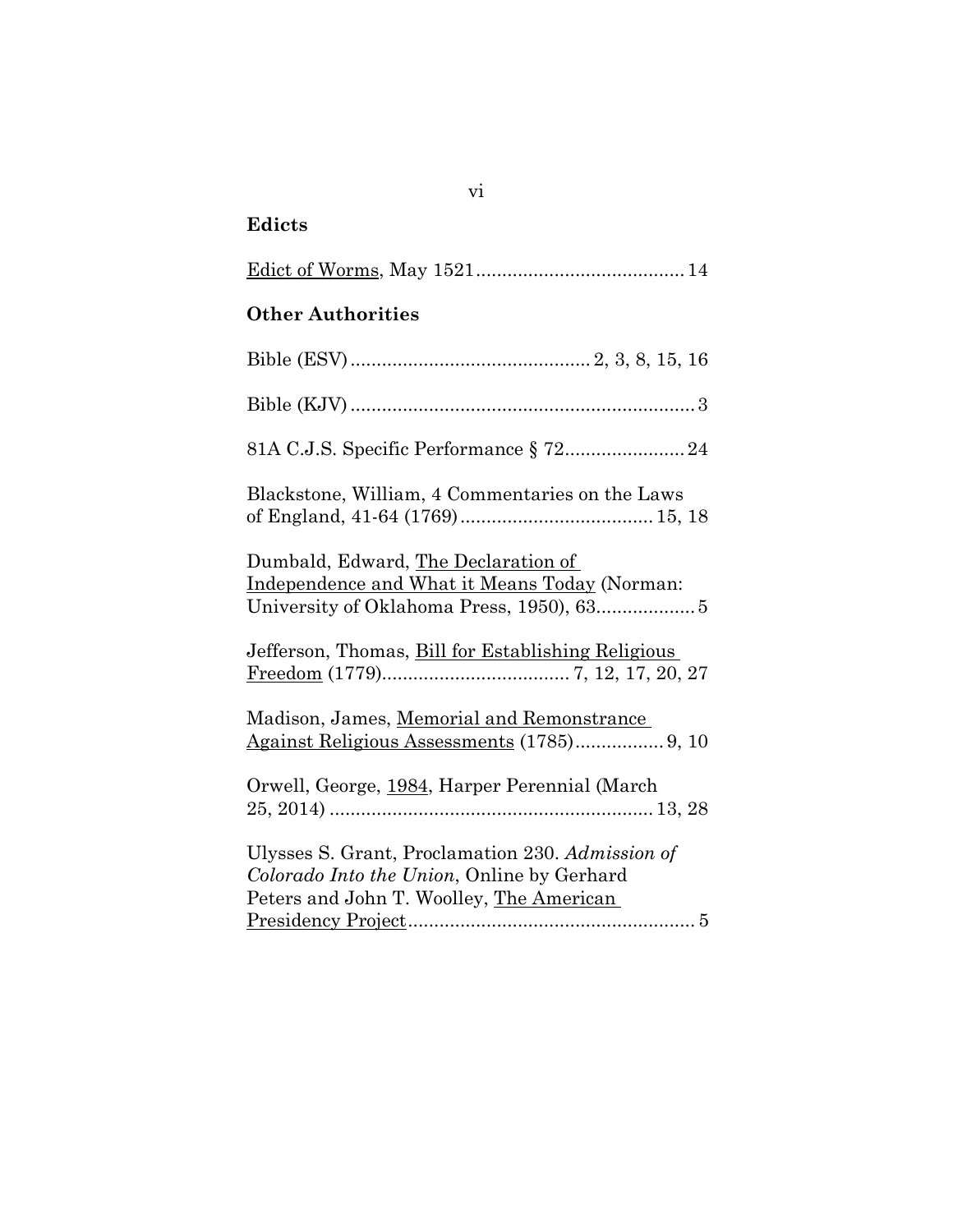#### **INTEREST OF THE AMICUS CURIAE**[1](#page-7-0)

The LONANG Institute is a Michigan-based, nonprofit and nonpartisan research and educational institute. Application of the "Laws of Nature and Nature's God" to contemporary legal disputes is its specialty. The "Laws of Nature and Nature's God" constitute the legal foundation of the civil governments established State by State and of the United States. The law was specifically adopted and referenced in the Declaration of Independence of 1776.

The Laws of Nature are enshrined into our civil laws. They animate the principles of equality, unalienable rights including freedom of the mind and conscience, speech and expression, and limited government by consent. See https://lonang.com/

This same law also presupposes that any civil government, or branch thereof, must adhere to those principles, defend such unalienable rights on an equal basis, and exercise only that power textually given. Likewise, the Law of Nature affirms that the province of a judge is to declare the law, not to make it.

As friend of the Court, the LONANG Institute offers insight into the legal implications of the Law of Nature and its integral guarantees of intellectual

<span id="page-7-0"></span>It is hereby certified that counsel for Petitioner and for Respondent have filed blanket consents to the filing of this brief; that no counsel for a party authored this brief in whole or in part; and that no person other than *amicus curiae*, or their counsel made a monetary contribution to its preparation or submission.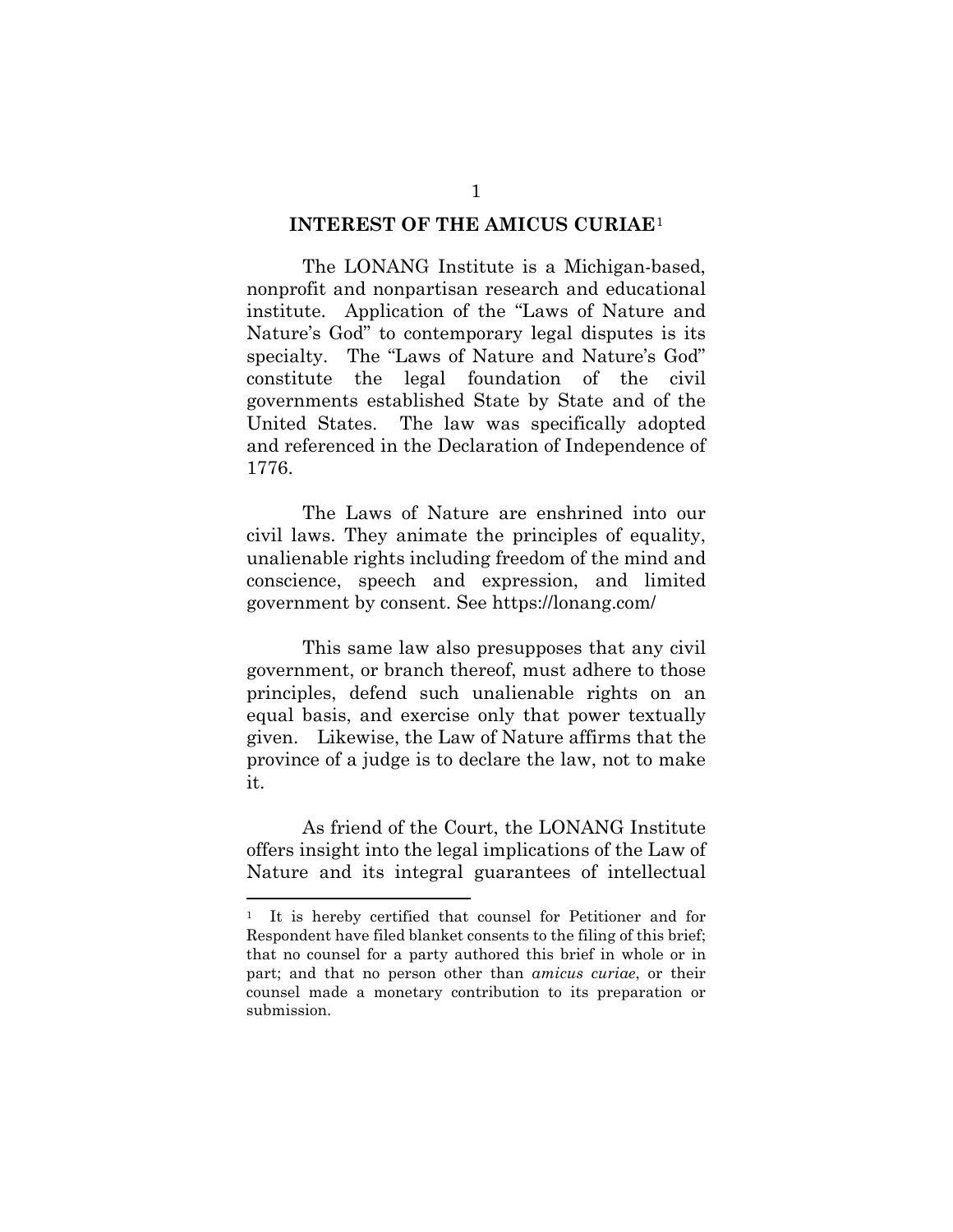freedom based on the mind being created free by our Creator. This founding legal principle bars a civil government like Colorado from declaring the expression of ideas and opinions illegal. It also bars Colorado from compelling a person to express ideas which he or she may abhor or embrace. When applied to places of public accommodation, the State of Colorado must stand aside and let opinions and ideas have their day in the marketplace of ideas, keeping the state's thumb off the truth scale.

#### **SUMMARY OF ARGUMENT**

When God created mankind, male and female,<sup>[2](#page-8-0)</sup> He created them in such a way that they were free to think, speak and act without any prior restraint, punishment or coercion employed by Him against them.[3](#page-8-1)

So too, the conscience of every person, whether pure or defiled, debates back and forth within each person's being. Conscience is given external life by

<span id="page-8-0"></span><sup>2</sup> "God said, 'Let us make man in our image, after our likeness: and let them have dominion over the fish of the sea, and over the fowl of the air, and over the cattle, and over all the earth, and over every creeping thing that creepeth upon the earth.' So God created man in his own image, in the image of God created he him; male and female created he them." Genesis 1:26-27 (ESV).

<span id="page-8-1"></span><sup>3 &</sup>quot;And the Lord God said, Behold, the man is become as one of us, to know good and evil: and now, lest he put forth his hand, and take also of the tree of life, and eat, and live for ever: Therefore the Lord God sent him forth from the garden of Eden, to till the ground from whence he was taken. So he drove out the man; and he placed at the east of the garden of Eden Cherubims, and a flaming sword which turned every way, to keep the way of the tree of life." Genesis 3:22-24. (ESV).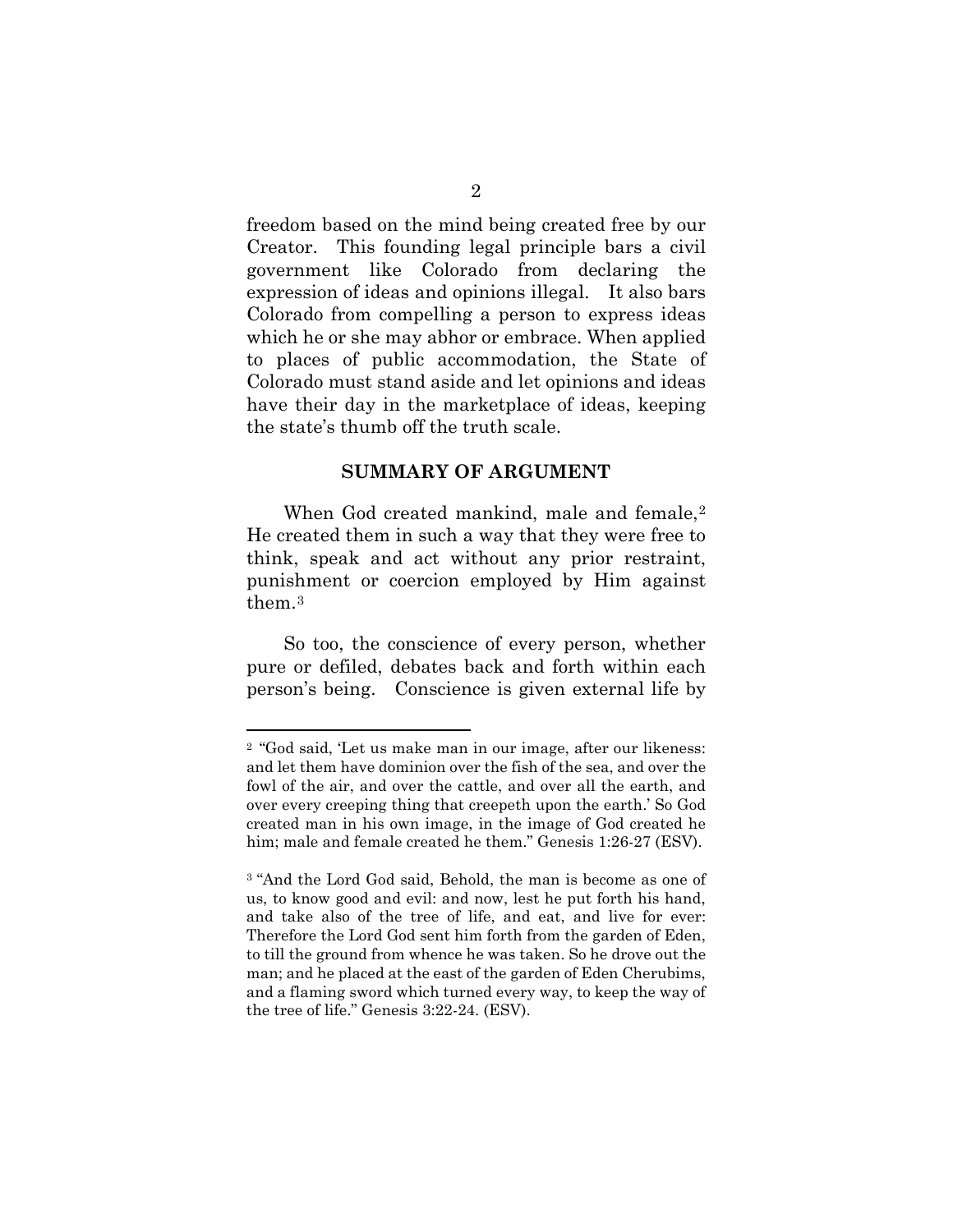speaking and writing. The internal locus of the debate and its external expression places the conscience beyond the jurisdiction of civil government.

 These internal characteristics are universal, operating in all humans over the globe at all times and in all ages. As such this human function is part of the law of nature. It is a law of nature because it is universal to human beings and coexistent with the creation of mankind itself by the Creator. These internal characteristics when written or spoken constitute intellectual freedom, freedom of the mind and conscience, and freedom of belief. These freedoms may not be abridged by prior restraint, civil coercion or civil prohibition.[4](#page-9-0)

Yet, not all written or spoken viewpoints are true. The first and foremost recorded declaration of fake news and misinformation was spoken by the devil though the serpent, his director of the disinformation governance board. [5](#page-9-1) The serpent tweeted out a false narrative about the path to true

<span id="page-9-0"></span><sup>4</sup> "For why is my liberty judged of another man's conscience?" I Corinthians 10:29 (KJV).

<span id="page-9-1"></span><sup>&</sup>lt;sup>5</sup> "Now the serpent was more crafty than any other beast of the field that the Lord God had made. He said to the woman, "Did God actually say, 'You[a] shall not eat of any tree in the garden'?" And the woman said to the serpent, "We may eat of the fruit of the trees in the garden, but God said, 'You shall not eat of the fruit of the tree that is in the midst of the garden, neither shall you touch it, lest you die.'" But the serpent said to the woman, "You will not surely die. For God knows that when you eat of it your eyes will be opened, and you will be like God, knowing good and evil." Genesis 3:1-5 (ESV).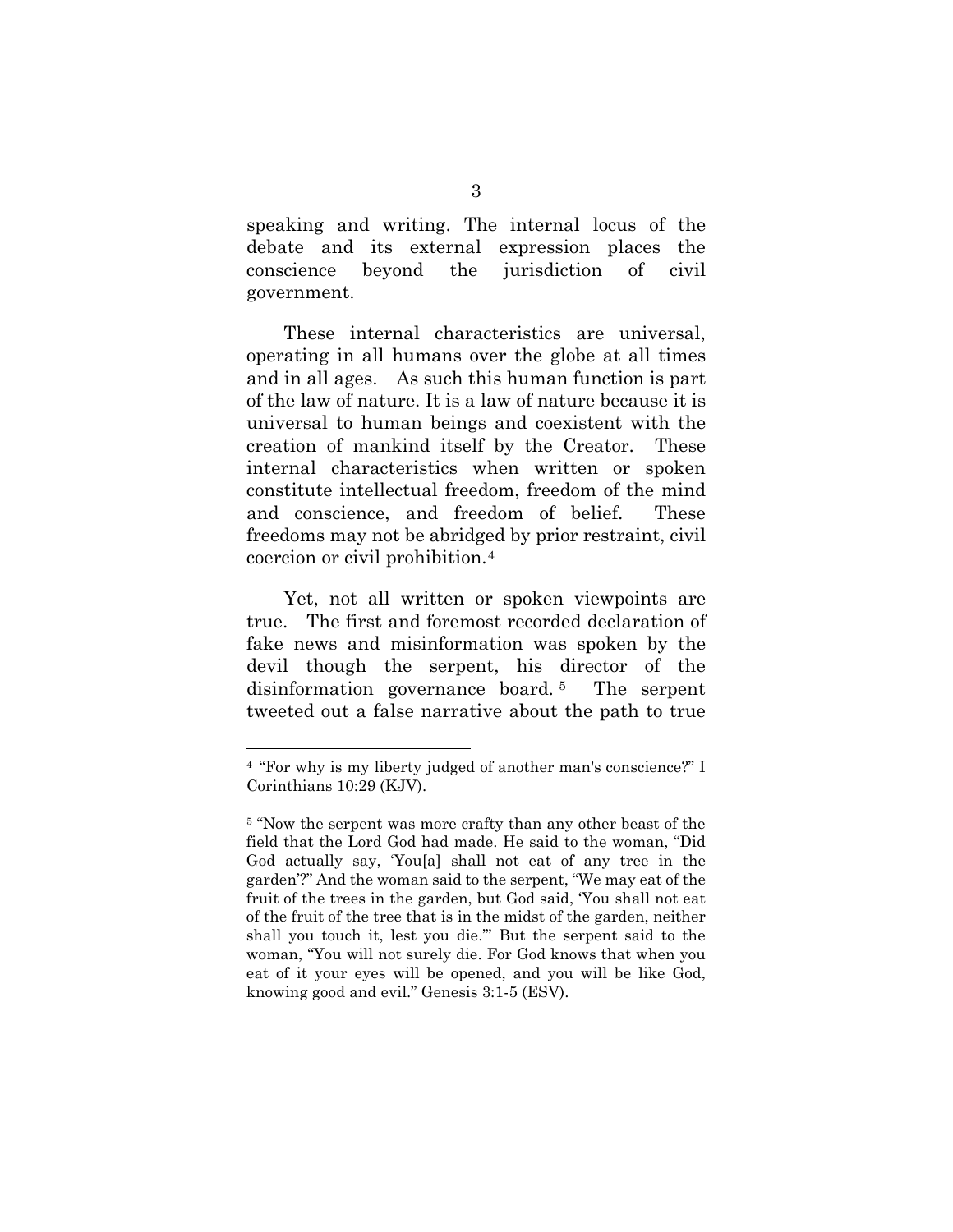knowledge. It was believed by those present who were demonstrably harmed. The devil then spun a conspiracy theory about how to be like God knowing good and evil. His audience discussed it and then followed suit. The whole world fell into chaos, all because of one or two statements of misinformation.

But God did not respond like Colorado. He did not compel the devil to speak His truth. He did not prohibit the devil from speaking that being's viewpoint, though judging it to be false. He did not compel the devil or his disinformation governance board director to recant spreading misinformation or confess a contrary belief. Though God had a compelling interest in banning such speech as the harm to mankind was palpable, long lasting and contrary to human wellbeing, the Creator declined to take any action to stop or restrain its propagation. God chose only to curse the serpent's body as was His right as its Creator. Yet, Colorado is not the Petitioners' creator.

 No such diversity of thought or respect for human freedom as shown by God exists in the State of Colorado.[6](#page-10-0) Colorado is no Garden of Eden. The state's belligerent Accommodations Clause in the Colorado Anti- Discrimination Act ("CADA") "'compels' [Petitioner Smith] to create speech" celebrating marriages that her conscience tells her she cannot celebrate. 303 Creative LLC v. Elenis, 6 F.4th 1160, 1176–1183 (10th Cir. 2021), App. 22a-23a.

<span id="page-10-0"></span><sup>6</sup> The motto of Colorado is "*Nil sine numine*." This is Latin and means "Nothing without Providence." Perhaps "Providence means nothing" is more accurate.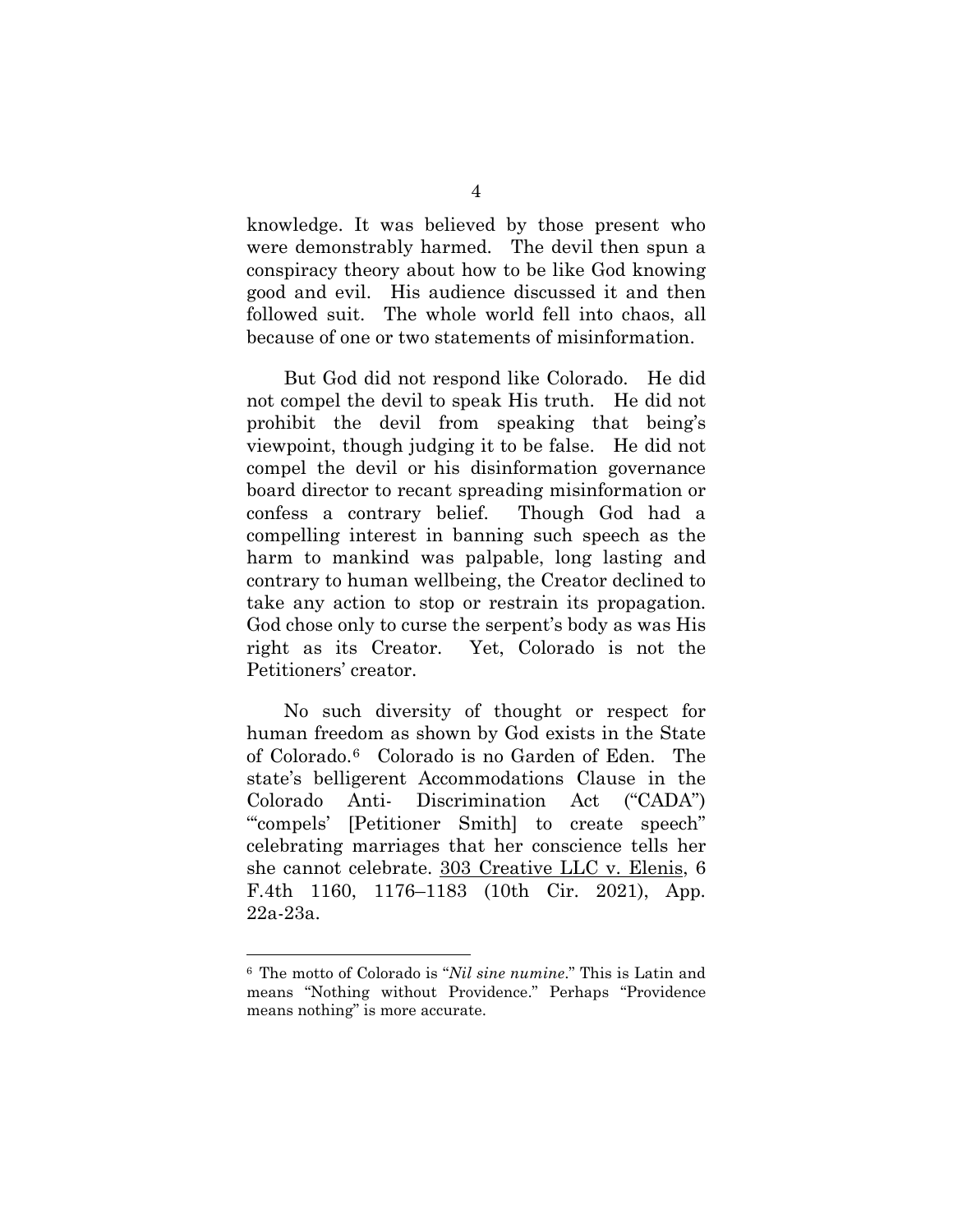In the instant case the Petitioner's mind, thoughts, and conscience are expressed through her website designs and content. Because this expression springs from the way she was created by the Almighty, the entire realm of her human opinions, true or false, right or wrong, good or bad are beyond the jurisdiction of the Colorado legislature and the Colorado Civil Rights Commission and its investigative arm, the Civil Rights Division. The state lacks jurisdiction to declare the expression of Petitioners' opinions unlawful. For Colorado to compel or punish Petitioners' speech transgresses the law of nature made applicable to Colorado as a condition of its Congressional admission into the Union,[7](#page-11-0) Colorado's official admission to the Union by President Grant,[8](#page-11-1) Colorado's free speech clause which provides more protection than the national constitution's First

<span id="page-11-0"></span><sup>7</sup> The admission statutes of several states expressly provide that their respective state Constitutions shall be both republican in form and "not repugnant to the principles of the Declaration of Independence." These states include Nevada (1864), Nebraska (1867), Colorado (1876), Washington (1889), Montana (1889), Utah (1896), North and South Dakota (1899), Arizona, New Mexico (1912), Alaska (1958) and Hawaii (1959). See Edward Dumbald, The Declaration of Independence and What it Means Today (Norman: University of Oklahoma Press, 1950), p. 63.

<span id="page-11-1"></span><sup>8</sup> That by an ordinance, irrevocable, the "perfect toleration of religious sentiment shall be secured and that no inhabitant of said State shall ever be molested in person or property on account of his or her mode of religious worship." Ulysses S. Grant, *Proclamation 230—Admission of Colorado Into the Union,* Online by Gerhard Peters and John T. Woolley, The American Presidency Project https://www.presidency.ucsb.edu/node/203513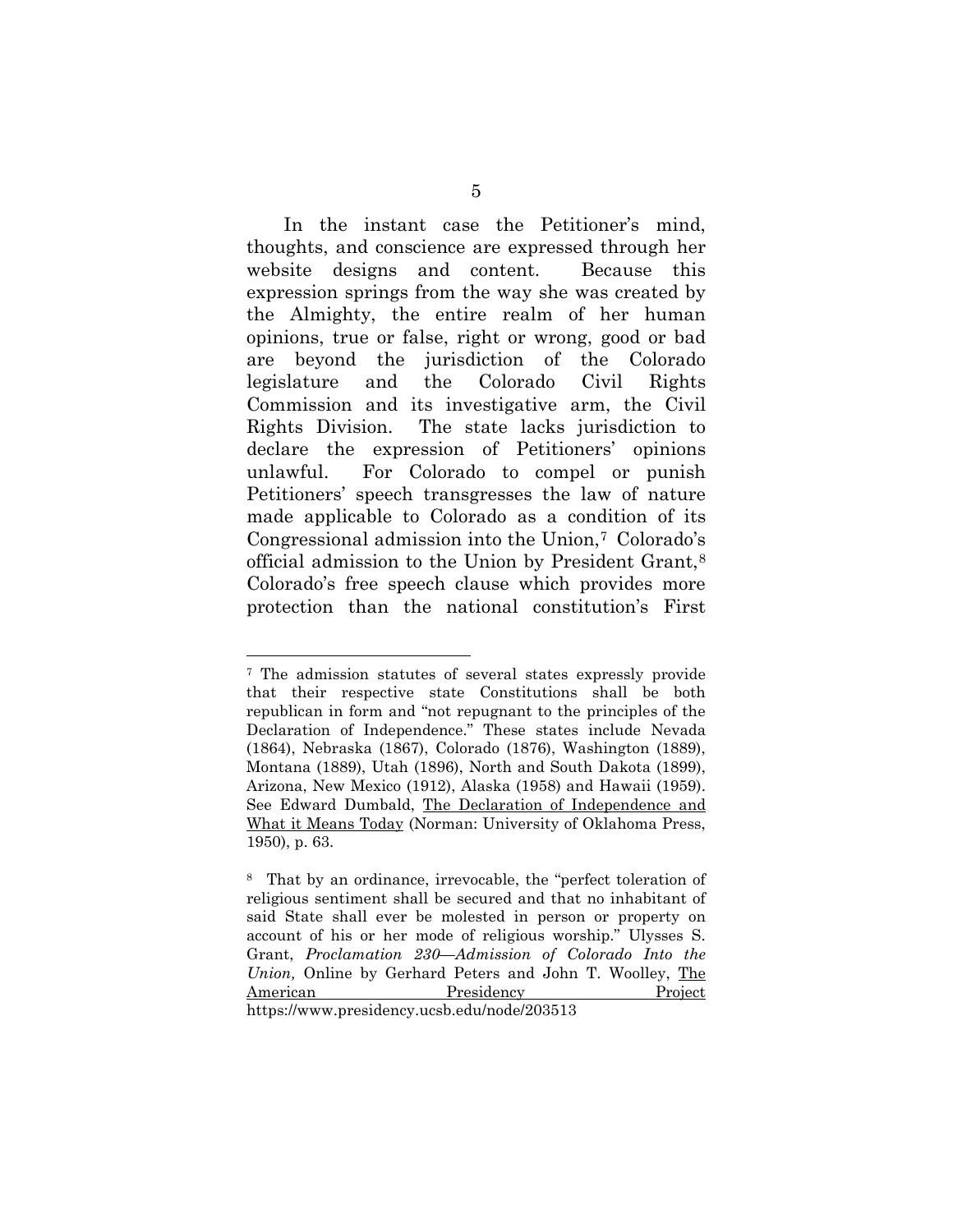Amendment,[9t](#page-12-0)he United States Constitution's First Amendment's freedom of speech clause, and lastly of least importance, prior decisions of this Court.

<span id="page-12-0"></span><sup>9</sup> "No law shall be passed impairing the freedom of speech; every person shall be free to speak, write or publish whatever he will on any subject, being responsible for all abuse of that liberty; and in all suits and prosecutions for libel the truth thereof may be given in evidence, and the jury, under the direction of the court, shall determine the law and the fact." Colo. Const. art. 2, § 10. "The object of article II, section 10 is to 'guard the press against the trammels of political power, and secure to the whole people a full and free discussion of public affairs.'" *People v. Ford*, 773 P.2d 1059, 1066 (Colo. 1989) (quoting *Cooper v. People*, 22 P. 790, 798 (Colo. 1889)). *Bock v. Westminster Mall Co*., 819 P.2d 55, 59 (Colo. 1991) (noting "we have highlighted the second clause of Article II, Section 10 of our own constitution, which is an affirmative acknowledgement of the liberty of speech, and therefore of greater scope than that guaranteed by the First Amendment").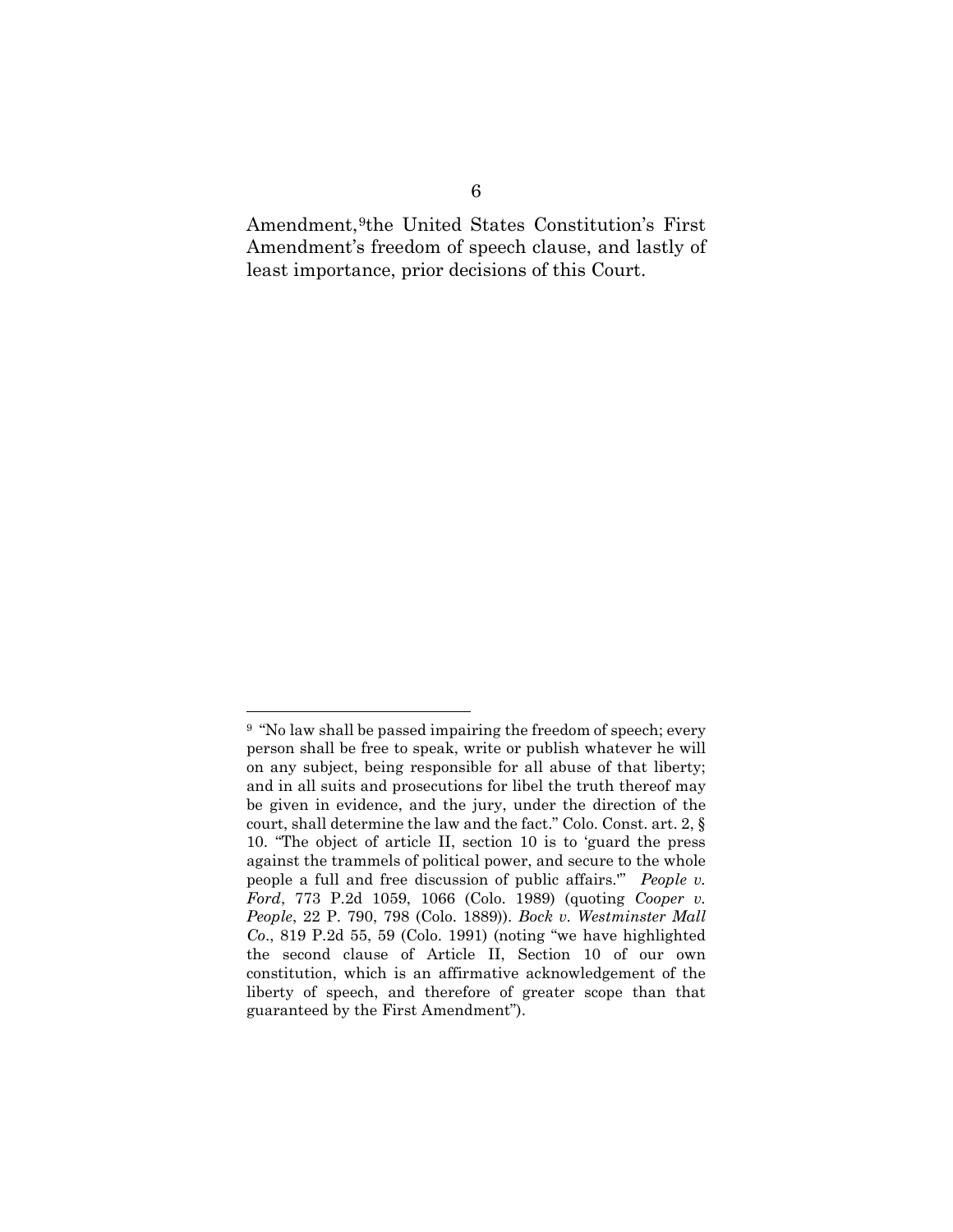#### **ARGUMENT**

#### **I. COLORADO'S "RECANT AND CONFESS" STATUTE OFFENDS FREEDOM OF THE MIND.**

#### **A. CADA Controls Political, Not Commercial Viewpoints.**

Whereas, Almighty God hath created the mind free; that all attempts to influence it by temporal punishment, or burthens, or by civil incapacitations, tend only to beget habits of hypocrisy and meanness, and are a departure from the plan of the [Creator], who, being Lord both of body and mind, yet chose not to propagate it by coercions on either, as was in his Almighty power to do.[10](#page-13-0)

The golden thread which ties together all of the freedoms guaranteed by the First Amendment to the Constitution (religion, speech, press, assembly and petition) is freedom of the mind. Occasionally these have been collectively referred to as the "freedom of expression," but before there can be any expression of ideas there must be thoughts, which precede them and give them substance. The distinction is important, because thoughts and ideas are internal to the mind, which by definition can be governed only by God, not other people.

<span id="page-13-0"></span><sup>&</sup>lt;sup>10</sup> Thomas Jefferson's *Bill for Establishing Religious Freedom* (June 18, 1779), now part of the Code of Virginia,  $\S57-1$ . Amicus has paraphrased the text in part. https://lonang.com/library/reference/bill-for-religious-freedom-1 779/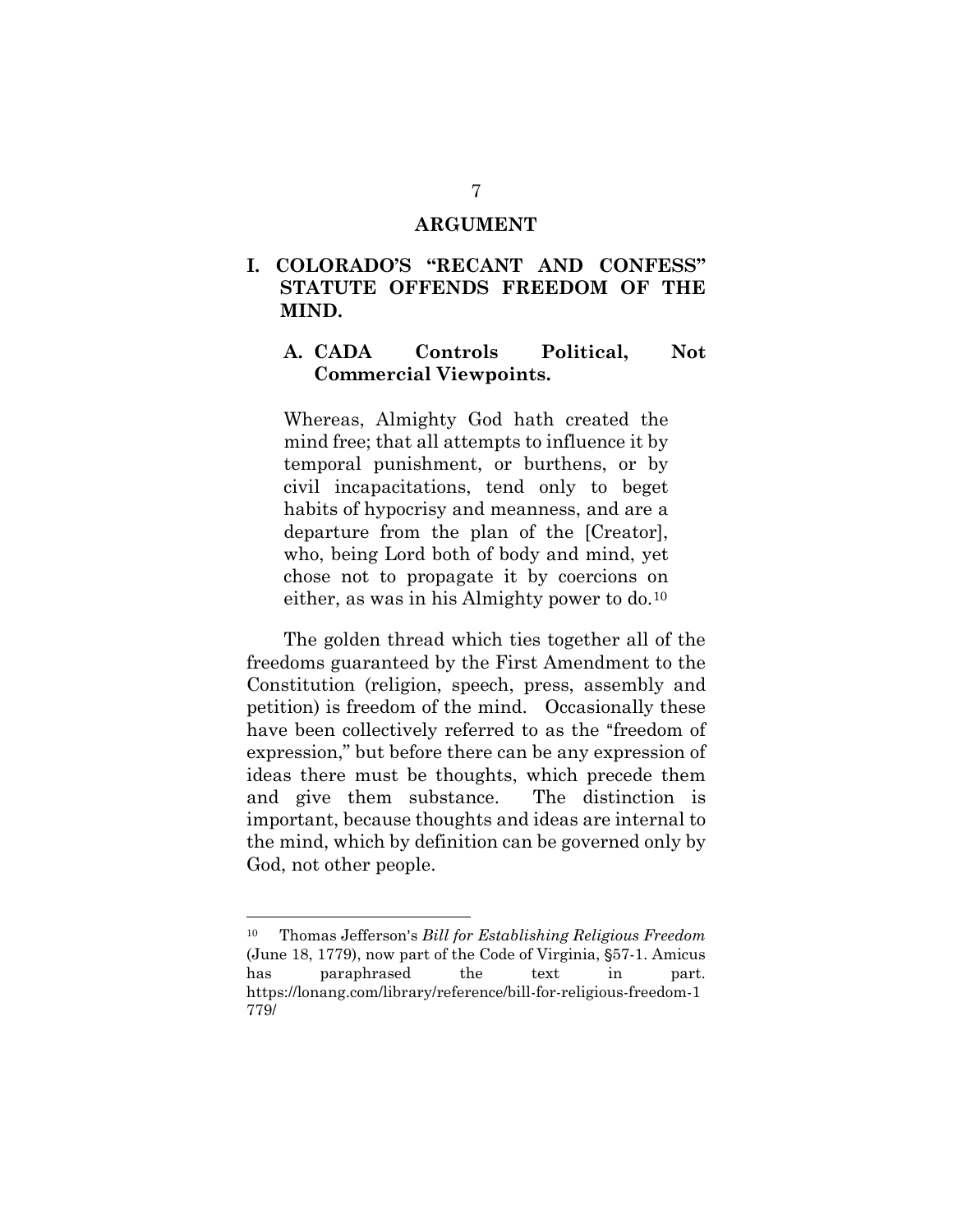Thus, Thomas Jefferson's starting assumption is that God made the human mind, and this is what makes it naturally and inherently free. Attempts to burden this natural freedom according to Jefferson, are both hypocritical and beyond the proper scope of civil jurisdiction. It is hypocritical because while Respondents think they have the authority to burden the free expression of Petitioners' conscience, there is little chance they would suffer the same indignity if the shoe were on the opposite foot. Just because Respondents are employed by the State of Colorado does not give them any superior ability to tell right from wrong, or truth from lies, or decree that their opinions in such matters must be adhered to by others.

The orders of the Colorado Civil Rights Commission (CCRC) exceed its jurisdiction because they intrude upon the reserved jurisdiction of God. Accountability for Petitioner Lorie Smith's speech and published website designs (which is merely the expression of her thoughts) runs to the one who gave her a mind, a mouth and hands to create, none of which came from either the CCRC or the State of Colorado. Consequently, our mind and our thoughts are wholly exempt from the cognizance of civil society, most especially civil government.

In the words of the laws of nature and of nature's God: "For who among men knows the thoughts of a man except the spirit of the man, which is in him?" 1 Corinthians  $2:11a$ . Further, "I the Lord search the heart and test the mind, to give every man according to his ways, according to the fruit of his deeds." Jeremiah 17:10. This testimony affirms the proposition that the Almighty alone has not only the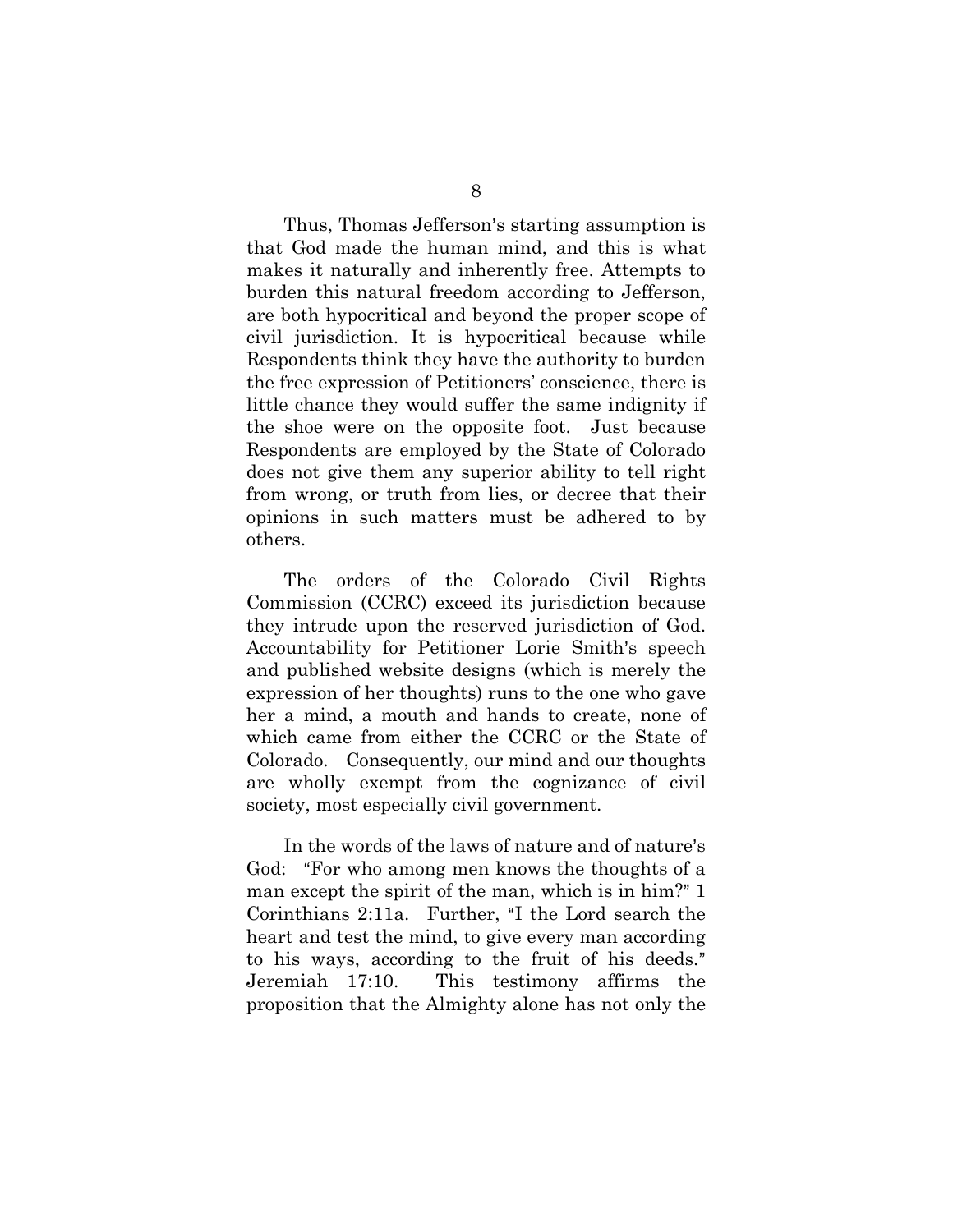power, but the authority, to know and judge the thoughts of any person, to the exclusion of all others. This exclusive jurisdiction of the Creator, or rather the complete lack of jurisdiction over the mind of others on the part of any public official, is the basis of the inalienable right of freedom of the mind.

It is this freedom of the mind which, in turn, is the basis for both religious liberty and the freedom of speech and press, as they are merely complementary aspects of the individual expression of personal conscience, beliefs and thought. As James Madison famously wrote,

The [beliefs] then of every man must be left to the conviction and conscience of every man; and it is the right of every man to exercise it as these may dictate. This right is in its nature an unalienable right. It is unalienable . . . also; because what is here a right towards men, is a duty towards the Creator. It is the duty of every man to render to the Creator such homage, and such only, as he believes to be acceptable to him. This duty is precedent both in order of time and degree of obligation, to the claims of Civil Society.<sup>[11](#page-15-0)</sup>

Speech, like religion and moral beliefs, whether connected with a particular system of religion or not, are all equally inalienable rights of the individual, for

<span id="page-15-0"></span><sup>11</sup> See generally James Madison, *Memorial and Remonstrance Against Religious Assessments* (1785), par. 1. Amicus has paraphrased the text in part. https://lonang.com/library/reference/remonstrance-religious-ass essments-1785/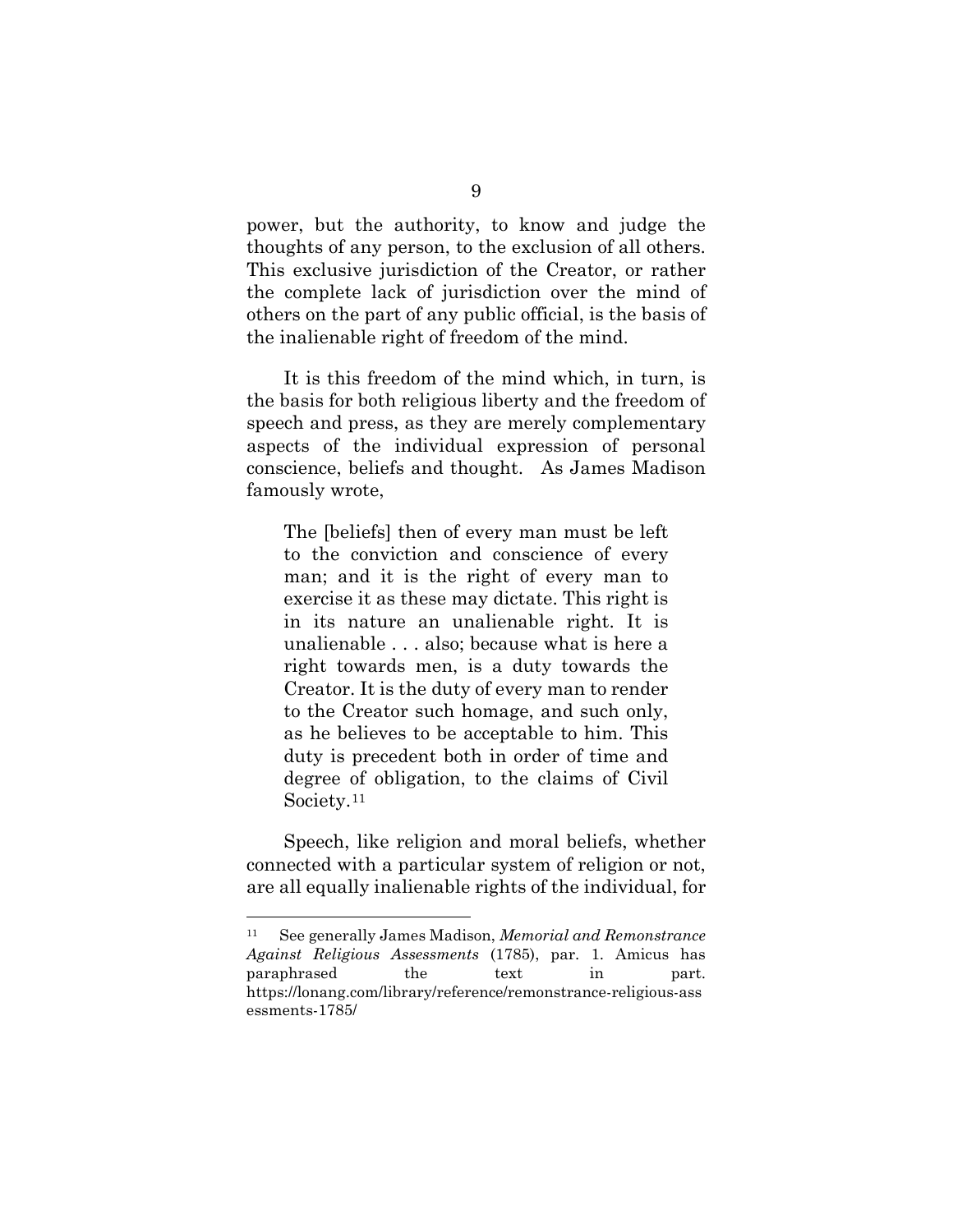which no person is accountable to any one especially a public official. These rights are natural human rights, and are superior to the claims of civil government. In other words, Petitioners' rights of free speech and press are not subject to balancing against any of the so-called interests of state officials, whether compelling or otherwise. As Madison again reminds us, "If this freedom be abused, it is an offence against God, not against man: To God, therefore, not to men, must an account of it be rendered."<sup>[12](#page-16-0)</sup>

#### **B. CADA Controls How Business People Think About Same-Sex Marriage And Gay Rights, Not Commercial Relations.**

The State of Colorado and the CCRC are using the Colorado Anti-Discrimination Act ("CADA") to treat the topics of same-sex marriage and gay rights, which have for centuries been regarded as highly charged and highly disputed subjects in the fields of morality, religion and politics, as merely commercial speech. Thus, via CADA, Respondents have attempted to convert the topics of same-sex marriage and gay rights into matters which are regulable by the State when expressed in the speech of Petitioners, and remove them from the field of political and religious speech which are not regulable by them.

By compelling Petitioners to speak a certain way about same-sex marriage and gay rights, Respondents can assure themselves of inducing the long-term effect of changing the public dialogue about

<span id="page-16-0"></span><sup>12</sup> *Remonstrance, supra* note 11 at par. 4.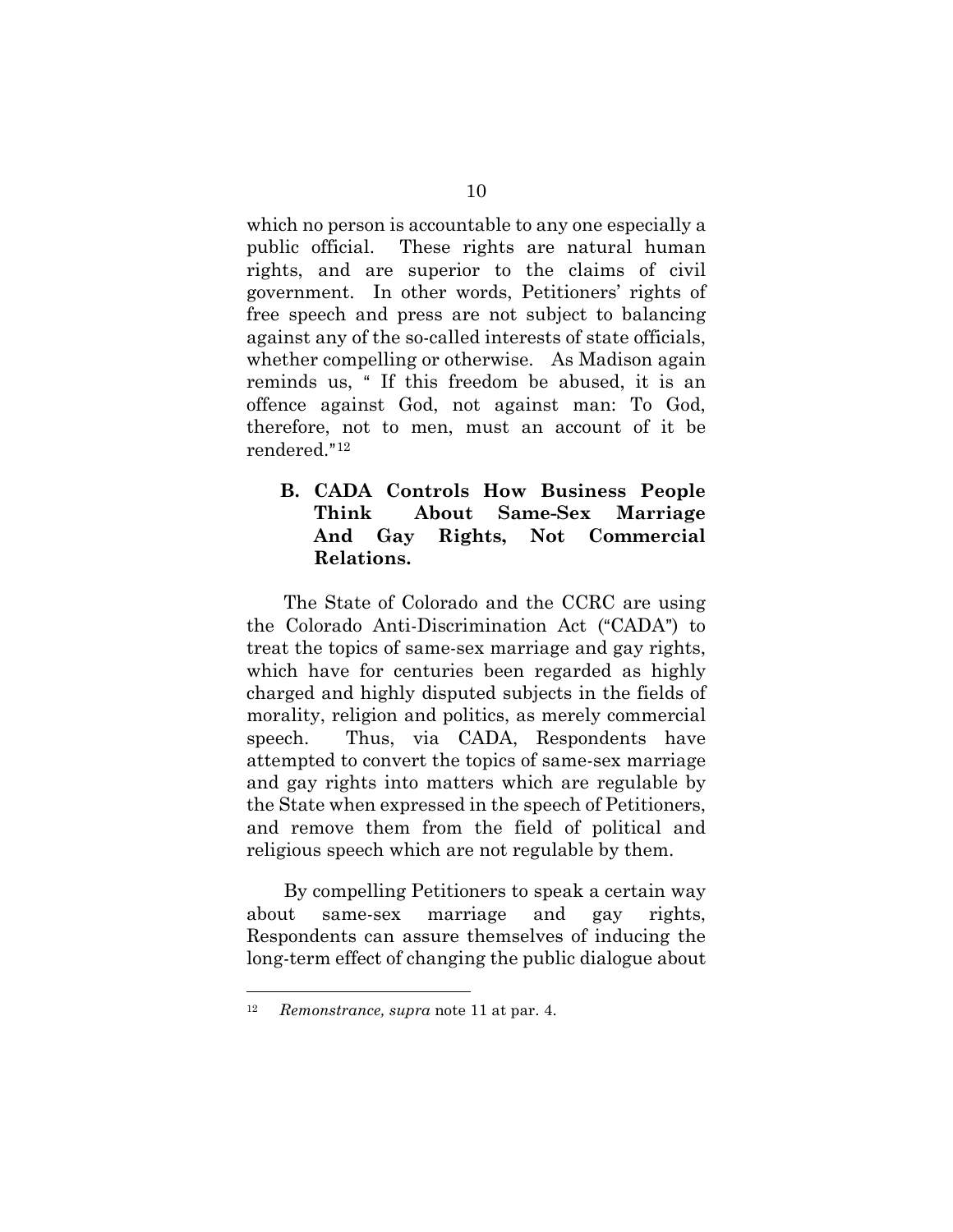these highly charged and contested matters. In other words, Respondents are able to restrict anyone who has a moral, religious or political objection to the state's specific point of view from running a business while voicing their objections.

However, just as the freedom of speech springs from and is animated by the freedom of the mind, so too the control of private speech has the inevitable consequence of telling all whom are subject to CADA what they ought to be thinking.<sup>[13](#page-17-0)</sup> Respondents have attempted to alter how business people think about same-sex marriage not only for business purposes, but also as to morality, religion and politics. In so doing the state has usurped every business owner's conscience and crossed over into the zone of unconstitutional coercion.[14](#page-17-1)

<span id="page-17-0"></span> $13$  "[T]he ultimate point of forbidding acts of discrimination toward certain classes is to produce a society free of the corresponding biases.@ *Hurley v. Irish-American Gay, Lesbian and Bisexual Group of Boston, Inc.*, 515 U.S. 557, 578 (1995).

<span id="page-17-1"></span> $14$  "While the law is free to promote all sorts of conduct in place of harmful behavior, it is not free to interfere with speech for no better reason than promoting an approved message or discouraging a disfavored one, however enlightened either purpose may strike the government." *Hurley*, 515 U.S. at 579.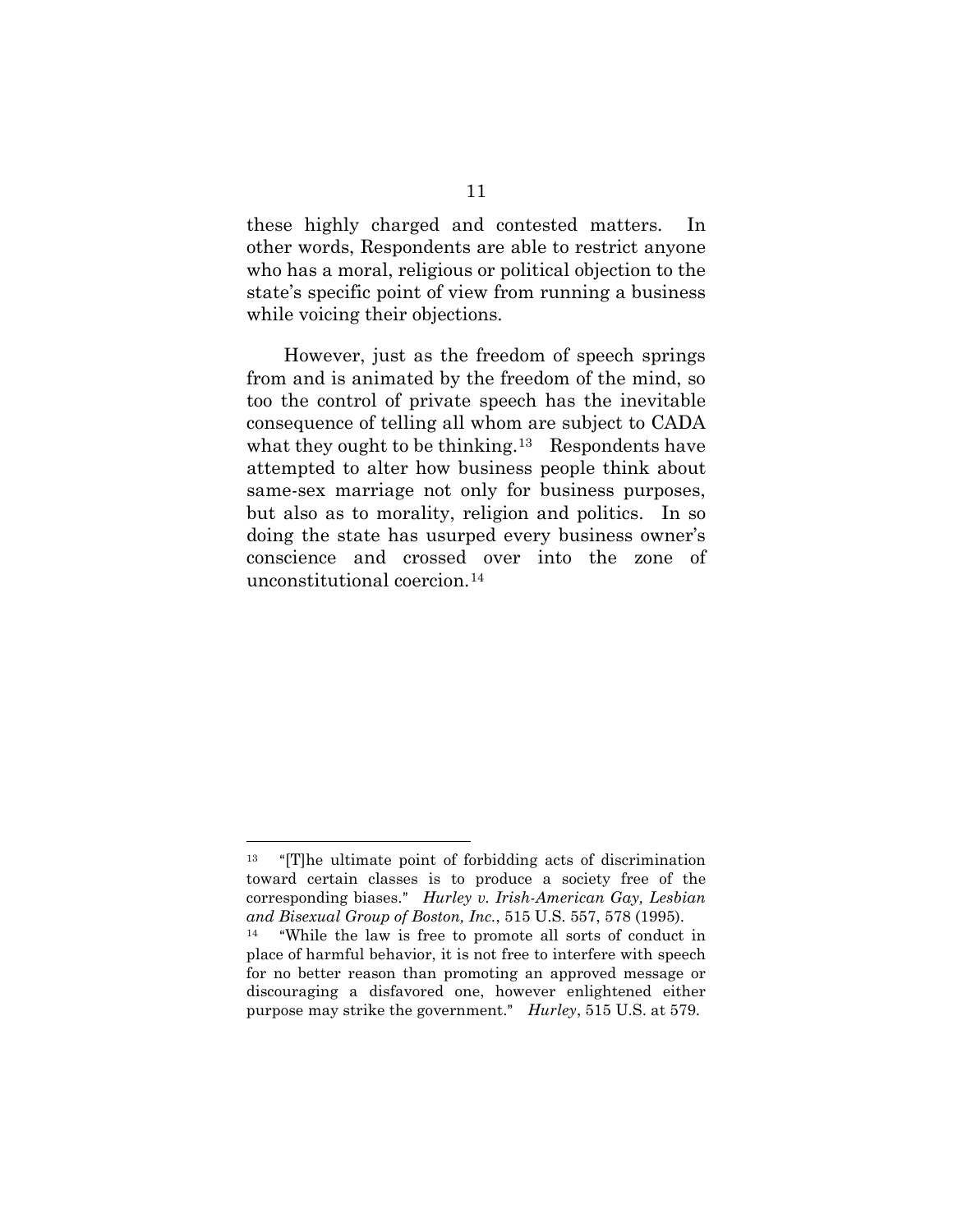#### **II. COLORADO LACKS JURISDICTION TO APPROVE OR CONDEMN THE EXPRESSION OF TRUE OR FALSE OPINIONS.**

### **A. CADA's Mandate Is a Statutory 'Ministry Of Truth' Crushing All Non-Conforming Viewpoints.**

[T]hat to suffer the civil magistrate to intrude his powers into the field of opinion, and to restrain the profession or propagation of principles on supposition of their ill tendency, is a dangerous fallacy, which at once destroys all ... liberty, because he, being of course judge of that tendency, will make his opinions the rules of judgment, and approve or condemn the sentiments of others only as they shall square with or differ from his own.[15](#page-18-0)

It is axiomatic that the CCRC, holding a position of power to judge the speech (and necessarily the opinions) of persons subject to the provisions of CADA, only approves speech it agrees with, and prohibits speech it disagrees with. Speech which does not flow through official channels from the top down allegedly cannot remain unchecked because it always has the possibility to be dangerous. The CCRC argues that (other) people may become confused, and confusion brings uneasiness and upheaval.

| President      | Joseph     | Biden's |         | fledgling |
|----------------|------------|---------|---------|-----------|
| Disinformation | Governance | Board   | via the |           |

<span id="page-18-0"></span><sup>15</sup> *Religious Freedom*, s*upra* note 10.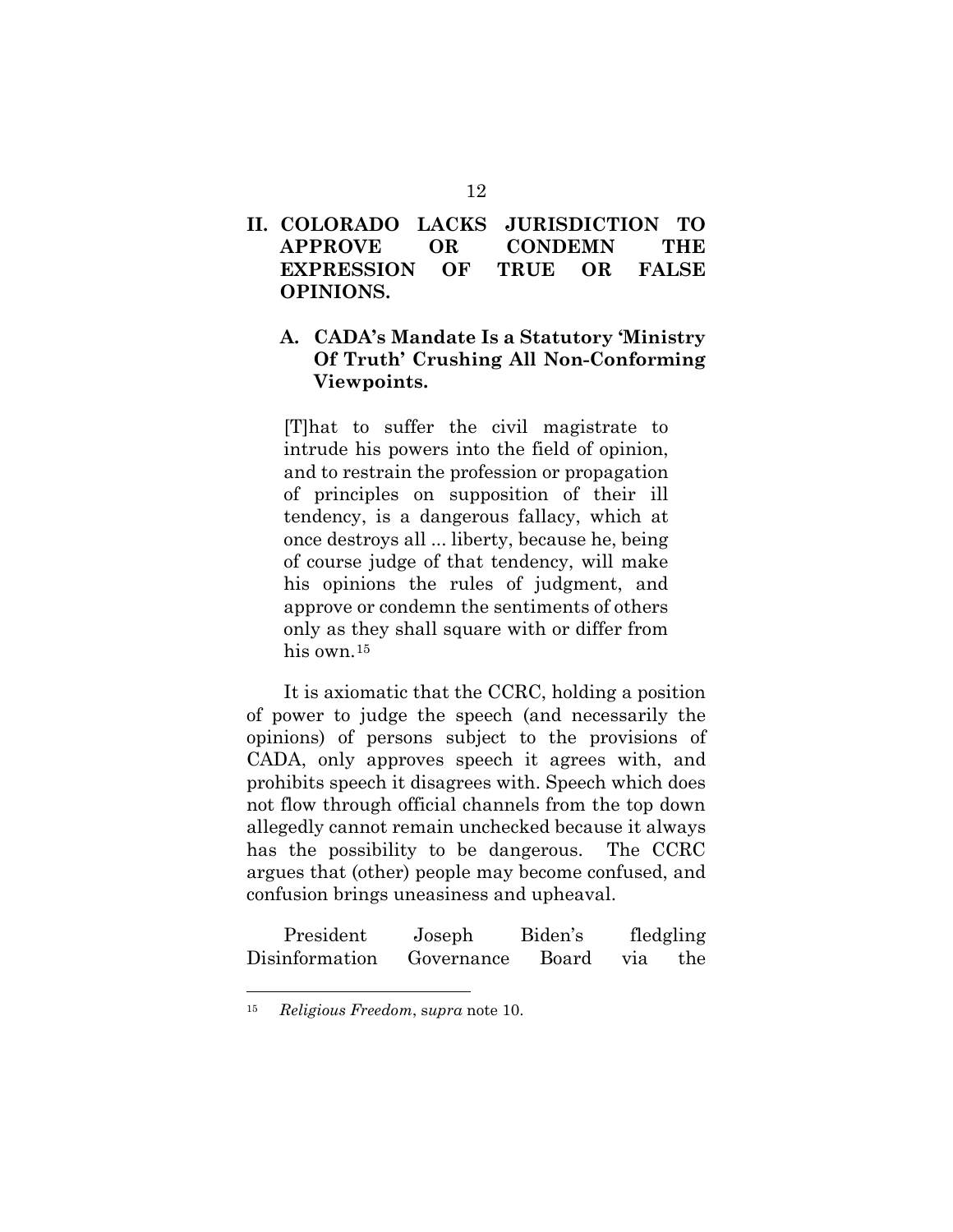Department of Homeland Security is another example of this dangerous power to judge ideas. This "working group" will look for the best way to tackle "disinformation" that allegedly threatens national security. Critics have dubbed the Board the Ministry of Truth, in a reference to the novel "1984" by George Orwell. The fictional Ministry of Truth was, of course, actually a Ministry of Lies.

Whenever government gets in the truth business, whether the Ministry of Truth, the Disinformation Governance Board, or the Colorado Civil Rights Commission, it ends up asserting, in Jefferson's own words, "a dangerous fallacy" and should never be legally sanctioned.

#### **B. CADA Shares The Same False Legal Assumptions As Articulated In The 1521 Edict Of Worms.**

Petitioners and Martin Luther share a similar story. Luther was commanded by Emperor Charles V to likewise recant his opinions and confess the official line. Luther had criticized the commercial speech of Pope Leo X offering indulgences for sale. He was ordered at the Diet of Worms to recant his writings. Because he refused to do so the Emperor declared him an outlaw and a heretic. The Emperor's Edict commanded all of "Luther's books and writings burned and destroyed in public." It also ordered all printed material be pre-approved by the city clerk and obtain the consent of theologians. It further stated that:

> to prevent poisonous false doctrines and bad examples from being spread all over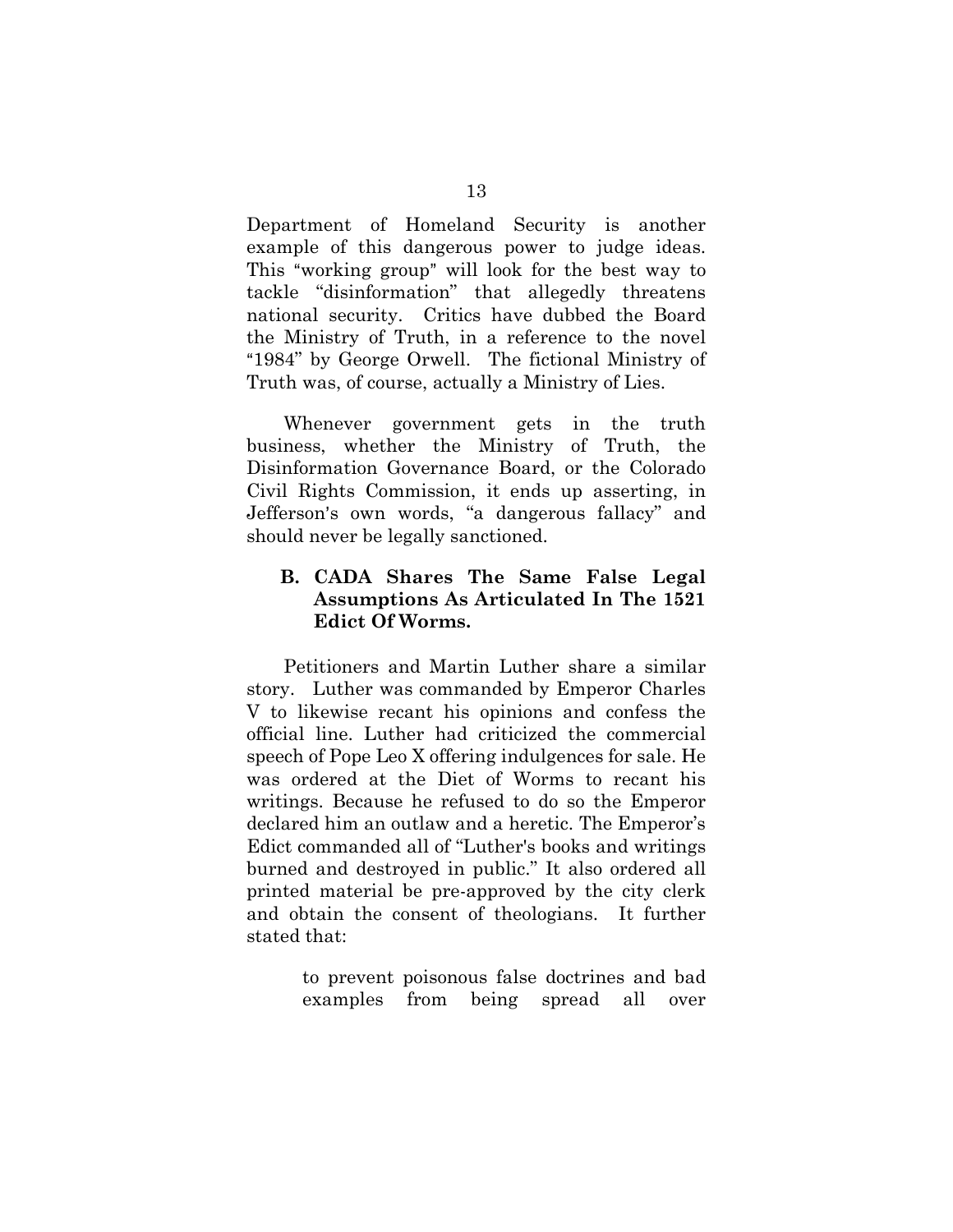Christendom, and so that the art of printing books might be used only toward good ends, we, . . . order and command you by this edict that henceforth, under penalty of confiscation of goods and property, no book dealer, printer, or anybody else mention the Holy Scriptures or their interpretation without having first received the consent of the clerk of the city and the advice and consent of the faculty of theology of the university, which will approve those books and writings with their seal.

Not being content with control of religious speech, the Edict went on to cover all printed material. It ordered that: "As for books that do not even mention faith or the Holy Scriptures, we also want this decree applied to them, except that our consent or that of our lieutenants will be sufficient. All this will apply for the first printing of the books hereabove mentioned."[16](#page-20-0)

This Edict when compared to Colorado's prohibition reveals no material difference in arrogance, intolerance or lawlessness. Petitioners, like Luther before them, have been ordered to never mention their viewpoints about civil rights in their business conduct "without having first received the consent" of the Civil Rights Commission. The Commission has not burned Smith's writings. It has only made her rewrite them to serve its mandate. The Commission has not yet de-platformed her website, the modern equivalent to burning her creative works.

<span id="page-20-0"></span><sup>16</sup> Edict of Worms, May 1521. https://famous-trials.com/luther/299-edict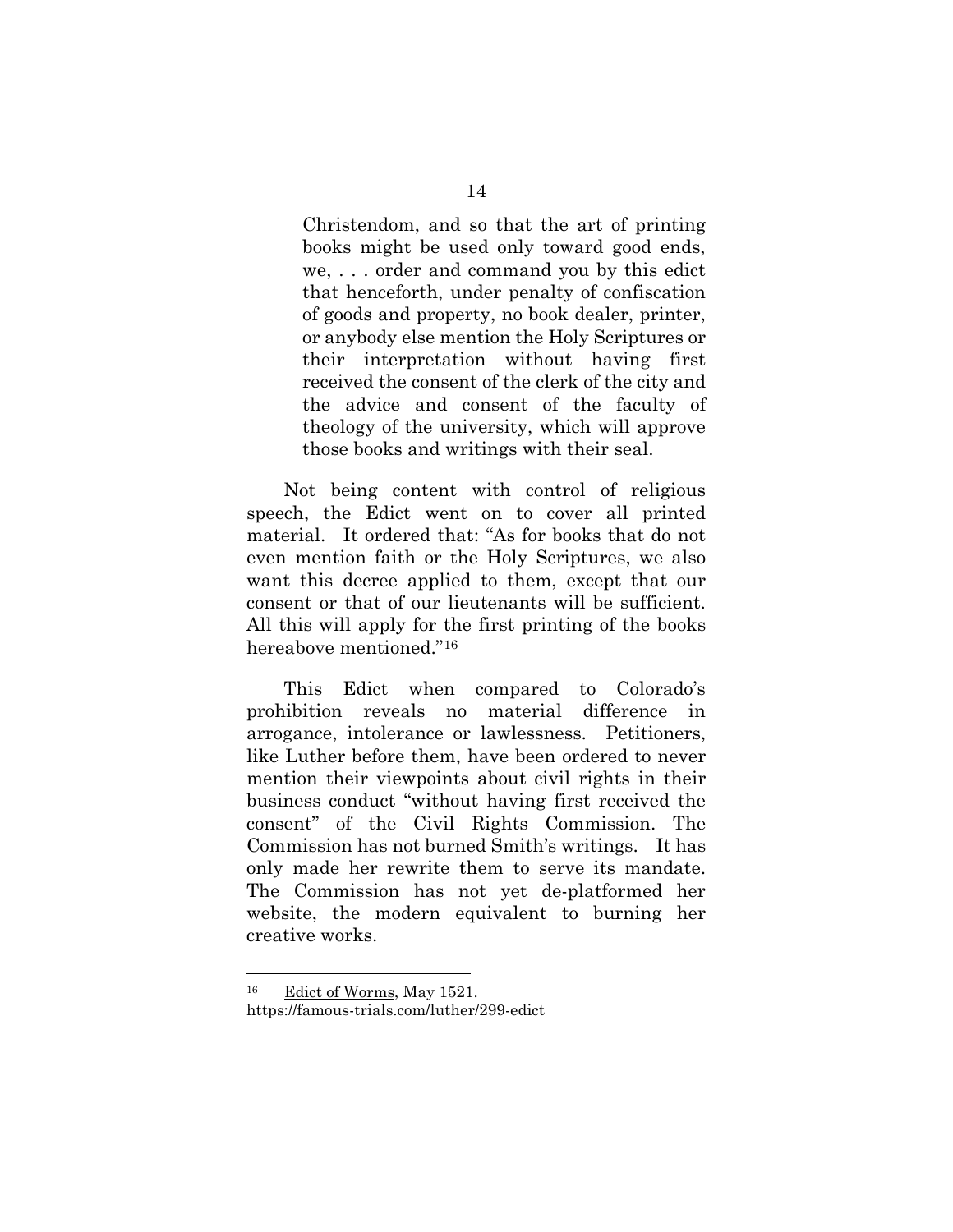#### **C. CADA Shares The Same False Legal Assumptions As Articulated In Civil Laws Punishing Heresy And Blasphemy.**

The famous English jurist Sir William Blackstone enumerated the following offenses against God and religion among the laws of England: apostasy, heresy, offenses against the established Church of England, blasphemy, profane and common swearing or cursing, witchcraft or sorcery, religious impostors, simony, and profaning the Lord's day.[17](#page-21-0)  Blackstone justified the offenses against God and religion on the basis that such offenses, "by openly transgressing the precepts of religion either natural or revealed . . . constitutes that guilt in the action, which human tribunals are to censure."<sup>[18](#page-21-1)</sup>

Several of these common law offenses appeared in the early statutes of some of the original thirteen colonies. God was free to implement and enforce them in ancient Israel and Judah since He was the supreme King and sole Lawgiver in those nations. His right to rule and impose such punishments was established by His offer and the free consent of His People at Mount Sinai.[19](#page-21-2) But God was not the King

<span id="page-21-0"></span><sup>17</sup> William Blackstone, 4 Commentaries on the Laws of England, 41-64 (1769). (Emphasis added).

https://lonang.com/library/reference/blackstone-commentaries-l aw-england/ $\frac{18}{4}$  Comm

<sup>4</sup> Commentaries at 43.

<span id="page-21-2"></span><span id="page-21-1"></span><sup>&</sup>lt;sup>19</sup> "So Moses came and called the elders of the people and set before them all these words that the Lord had commanded him. All the people answered together and said, "All that the Lord has spoken we will do." And Moses reported the words of the people to the Lord." Exodus 19:7-8.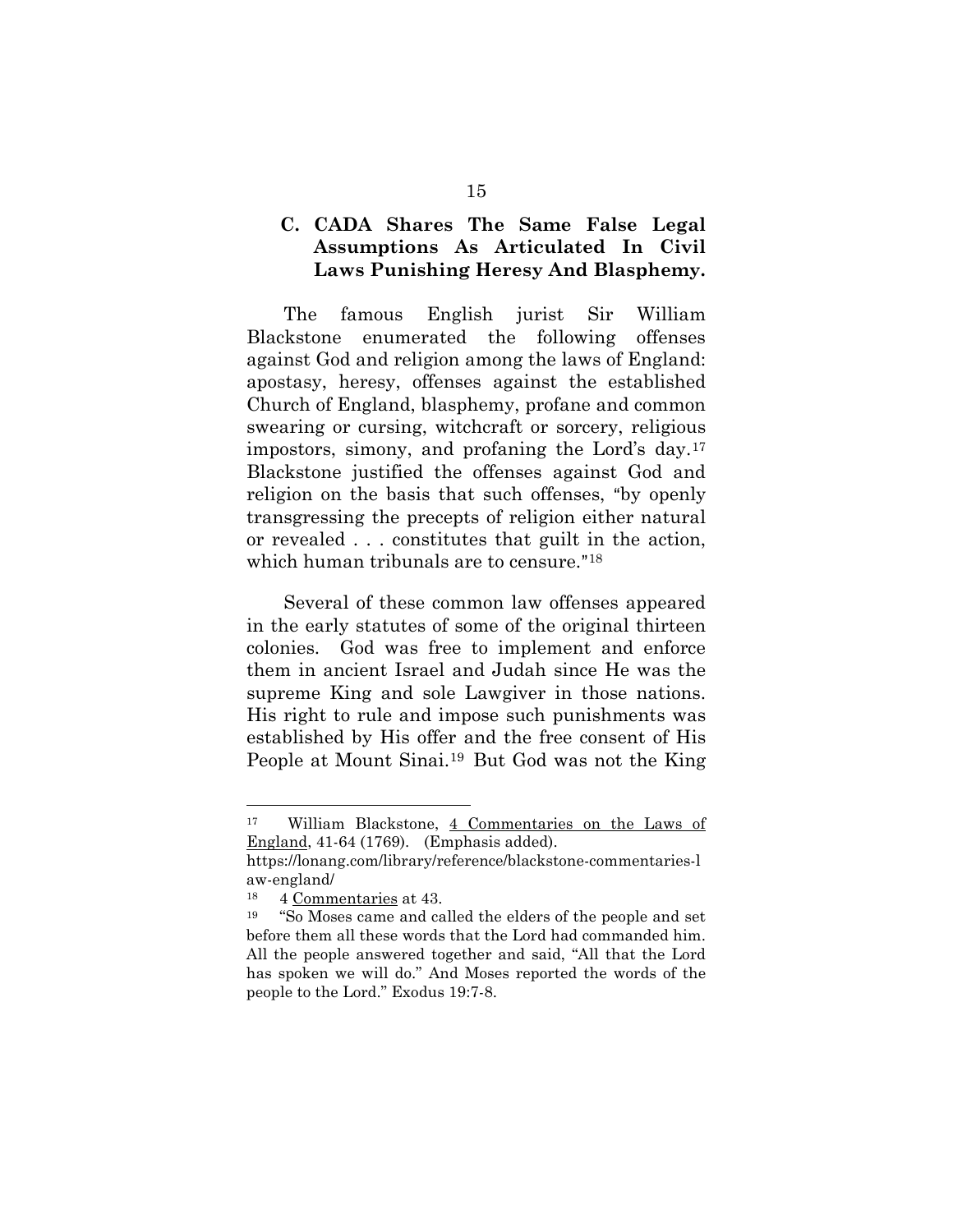or sole legislature of the Massachusetts Colony, never having offered to govern them as a civil body and they being legally disabled thereby to incorporate His punishments previously effective only in the land of Israel.

Yet, heresy and blasphemy were still declared capital offenses in the 1641 Massachusetts Body of Liberties.

1. If any man after legal conviction shall have or worship any other god, but the lord god, he shall be put to death. Duet. 13:6,10. Duet. 17:2, 6. Ex. 22:20.

2. If any man or woman be a witch, (that has or consults with a familiar spirit,) They shall be put to death. Ex. 22:18. Lev. 20:27. Duet. 18:10.

3. If any man shall Blaspheme the name of god, the father, Son or Holy ghost, with direct, express, presumptuous or high handed blasphemy, or shall curse god in the like manner, he shall be put to death. Lev. 24:15,16.[20](#page-22-0)

Both the Edict and laws were justified on the basis that they would keep "false doctrines and bad examples from being spread all over." In the alternative, they protected the peace, tranquility and safety of the public, no more or less than CADA claims to secure.

<span id="page-22-0"></span><sup>20</sup> Massachusetts Body of Liberties (1641) https://lonang.com/library/organic/1641-mbl/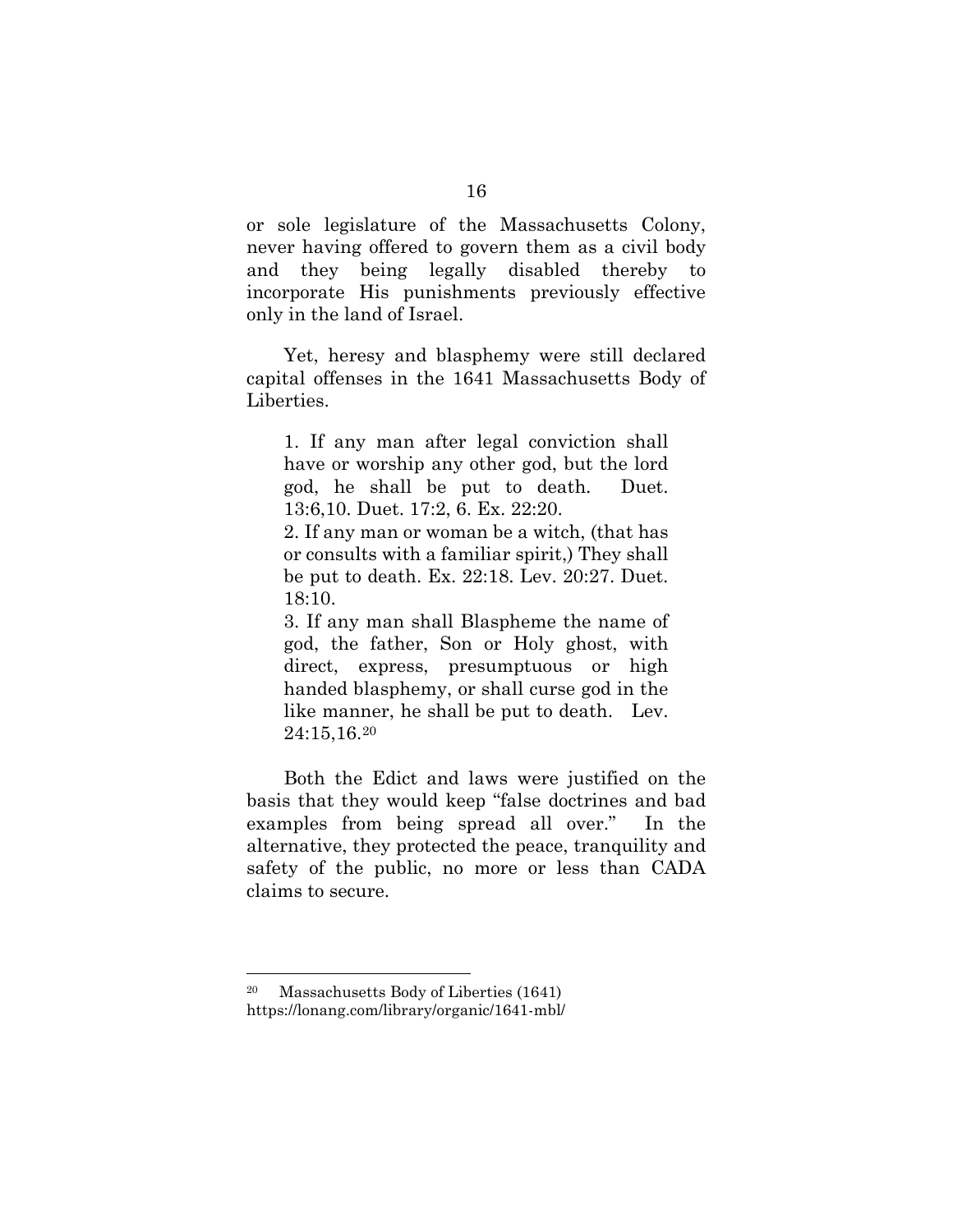In the next section, we will see that this connection between forbidding the declaration of opinions not approved by government and the former laws against blasphemy is no accident. But for now, the point is that Colorado is well down the slippery slope If Respondents (like Emperor Charles V before them), can prohibit the speech of Petitioners because of its supposed ill tendencies, then Colorado can justify the prohibition of any speech by any of its residents that public officials do not approve.

#### **III. COLORADO'S PUBLIC ACCOMMODATION LAW PUNISHES THE FUNCTIONAL EQUIVALENT OF SEDITIOUS LIBEL.**

[T]hat the impious presumption of legislators and rulers, civil as well as ecclesiastical, who, being themselves but fallible and uninspired men, have assumed dominion over the [beliefs] of others, setting up their own opinions and modes of thinking as the only true and infallible, and as such endeavoring to impose them on others, have established and maintained [injustices] over the greatest part of the world, and through all time.[21](#page-23-0)

Unfortunately, the legislators and rulers of Colorado including Respondents have continued the long tradition of impiously presuming to assume a dominion over the beliefs of Petitioners and others. They have set up their own opinions concerning the expression about same-sex marriage and gay rights

<span id="page-23-0"></span><sup>21</sup> *Religious Freedom, supra* note 10.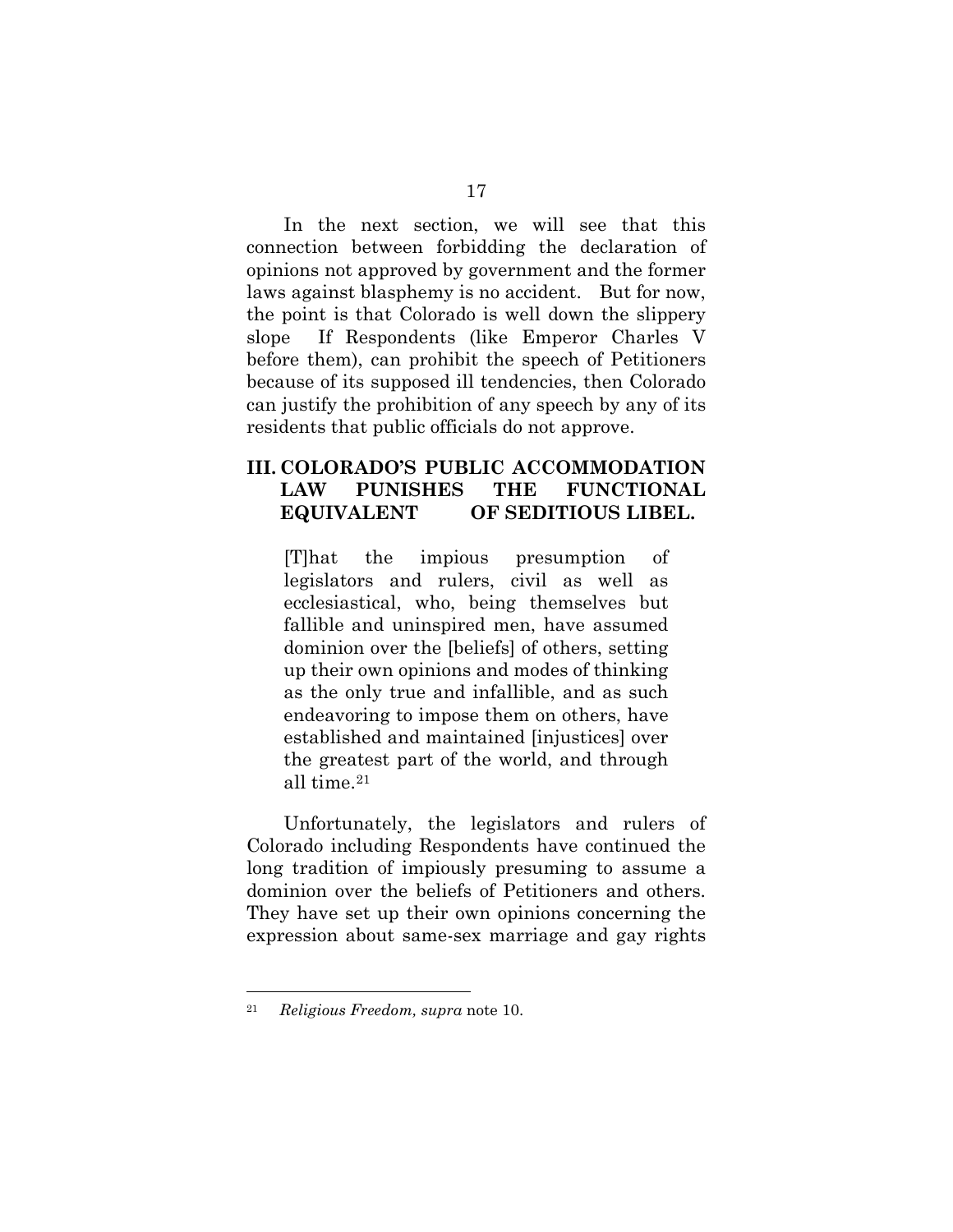as the only true and infallible, and seek to impose them by the force of law.

The ink has hardly dried on Justice Kennedy's opinion that: "those who believe allowing same-sex marriage is proper or indeed essential, whether as a matter of religious conviction or secular belief, may engage those who disagree with their view in an open and searching debate." *Obergefell v. Hodges*, 576 U.S. 644, 680 (2015). But in Colorado the Commission has cast Kennedy's optimism aside, preferring force and coercion rather than "open and searching debate" with the Petitioners.

Any government seeking to freeze public opinion on a subject so volatile as the recognition and treatment of homosexuals by society is doomed to failure. Still, many governments have tried. Seditious libel, the speaking or publishing of sentiments deemed (by government officials, of course) to damage the reputation of the government or its key officials, was made criminal in England until 1792. Thus Blackstone, in describing the capital offense of high treason, lists the first species of such crime to include a crime of the mind, evidenced by speech. This included "When a man doth *compass or imagine* the death of our lord the king, or our lady his queen, or of their eldest son and heir."[22](#page-24-0)

Seditious libel is, in its nature, the offense of blasphemy against the government or its public officials. The offense of blasphemy assumes that the person of God is someone beyond question, whose

<span id="page-24-0"></span><sup>22 4</sup> Commentaries 76. (Emphasis added).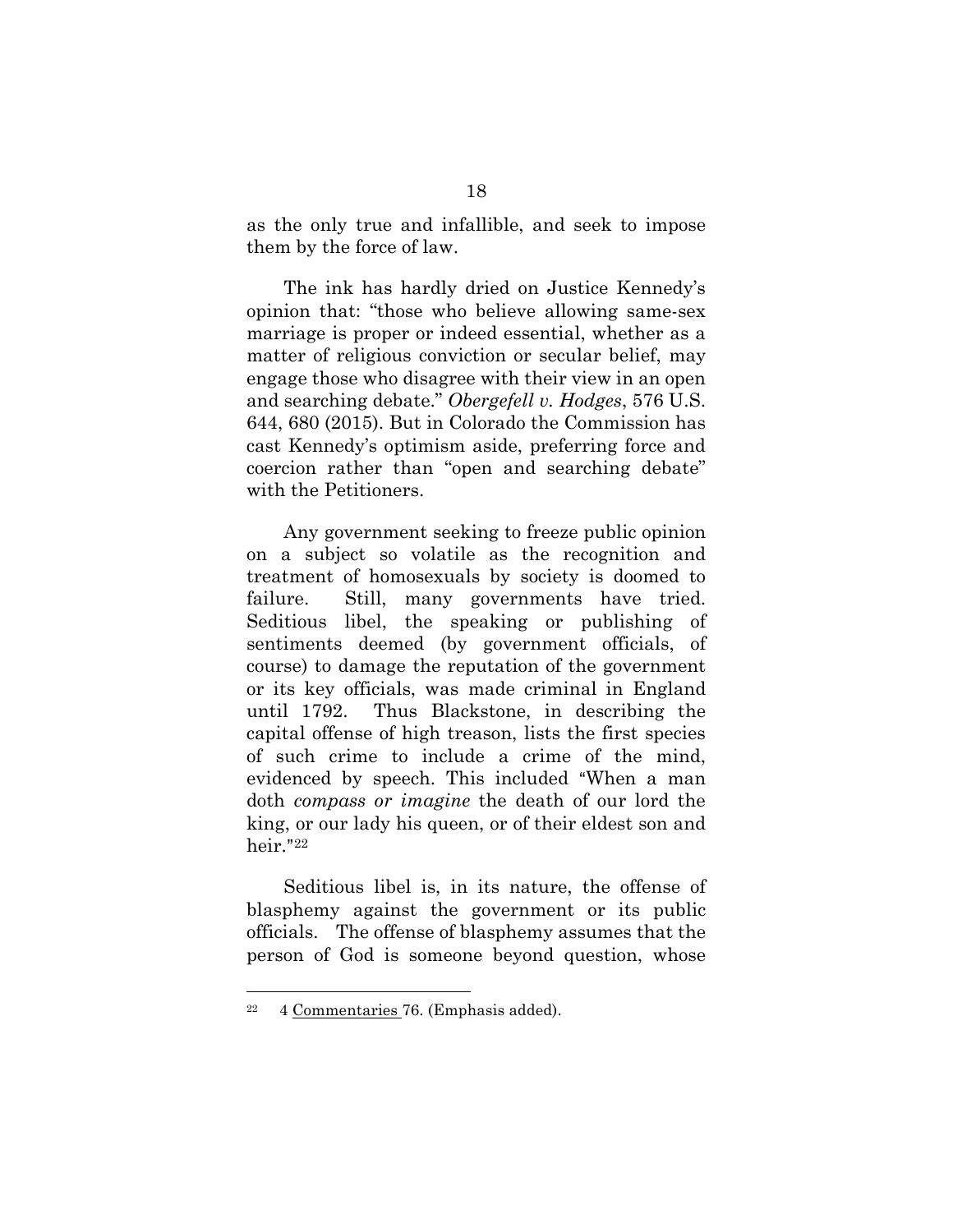authority and position cannot be maligned. Likewise the authority and opinions of His ministers, who spread His teachings among the people, cannot be questioned or challenged. Neither can its ministers, whoever they be, who are charged with spreading the gospel of inclusion, diversity, and equity. However, we must ask, if blasphemy against God cannot rightly be punished, how can "blasphemy" of mere human beings rightly be punished?

Here is the pertinent text of CADA:

It is a discriminatory practice and unlawful for a person, directly or indirectly ... to publish, circulate, issue, display, post, or mail any written, electronic, or printed communication, notice, or advertisement that indicates that ... an individual's patronage or presence at a place of public accommodation is unwelcome, objectionable, unacceptable, or undesirable because of disability, race, creed, color, sex, sexual orientation, gender identity, gender expression, marital status, national origin, or ancestry.[23](#page-25-0)

Although worded so as to prohibit actions derogatory of people other than government officials, nonetheless CADA is the functional equivalent of the Sedition Act of 1798 which punished any malicious speech directed at the federal government, the President or Congress. For it prevents business owners from propagating any moral, religious,

<span id="page-25-0"></span> $23$  C.R.S. 24-34-601(2)(a).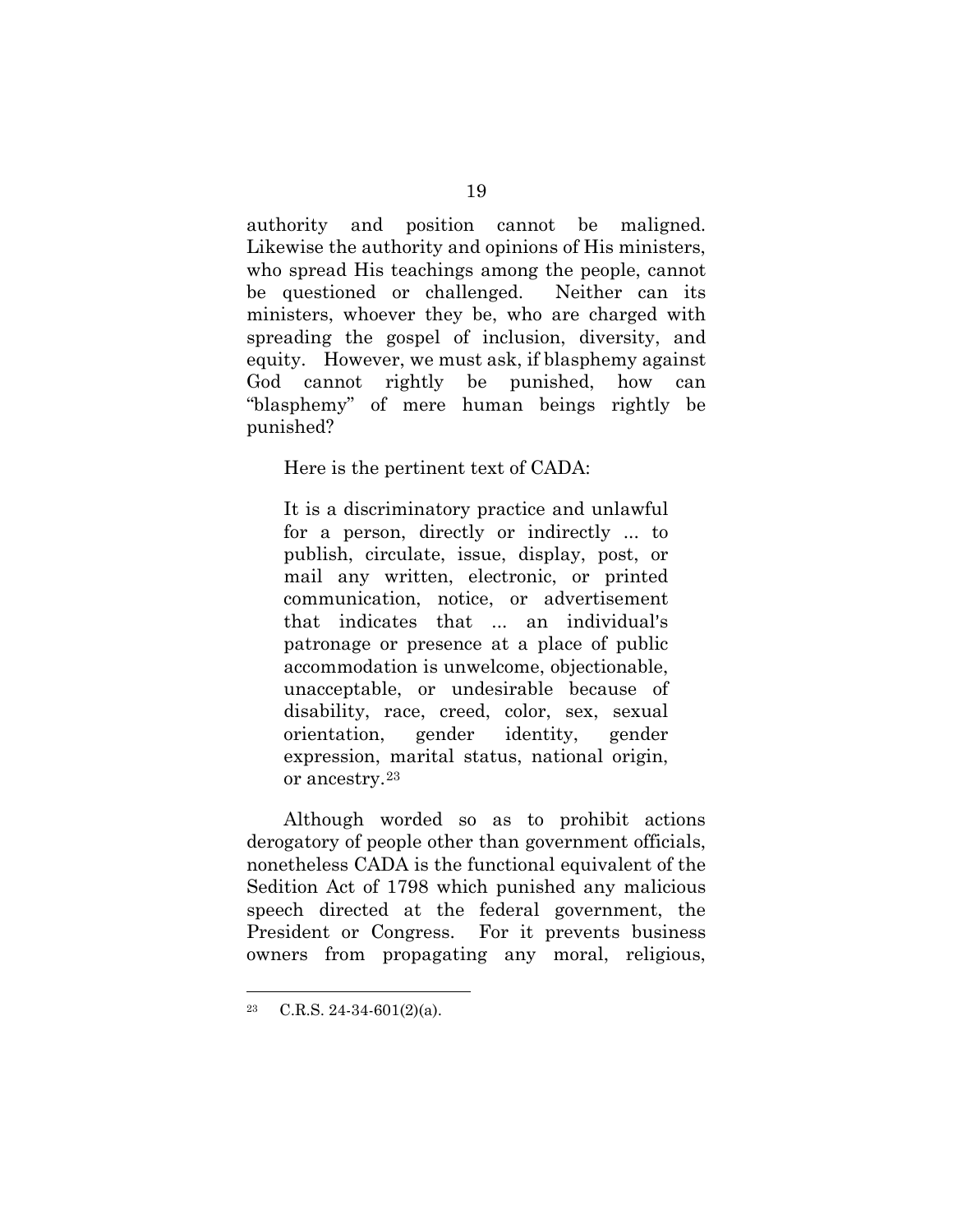political or commercial speech which maligns the provisions enacted in CADA and/or the policies it promotes. Effectively, CADA outlaws speech which calls the legislative goals of CADA into question, disparages them, or calls them into disrepute, which is the same as disparaging the legislators who enacted that legislation, and the members of the CCRC who stridently enforce it.

#### **IV. FREEDOM TO BOTH ASSENT AND DISSENT ARE GUARANTEED BY THE LAW OF NATURE.**

**A. Colorado's Statutory Opinions Are Neither Superior Nor Inferior To Petitioners, And Therefore Enjoy No Basis for Compulsion.** 

[T]hat our civil rights have no dependence on our [moral] opinions any more than our opinions in physics or geometry; that therefore the proscribing any citizen as unworthy the public confidence by laying upon him an incapacity of being [able to engage in a lawful business], unless he profess or renounce this or that [moral] opinion, is depriving him injuriously of those privileges and advantages to which, in common with his fellow citizens, he has a natural right.[24](#page-26-0)

Once again, Jefferson is on point. But what is he talking about? Petitioners' civil rights - in this case, the right to freely engage in a lawful business -

<span id="page-26-0"></span><sup>24</sup> *Religious Freedom, supra* note 10.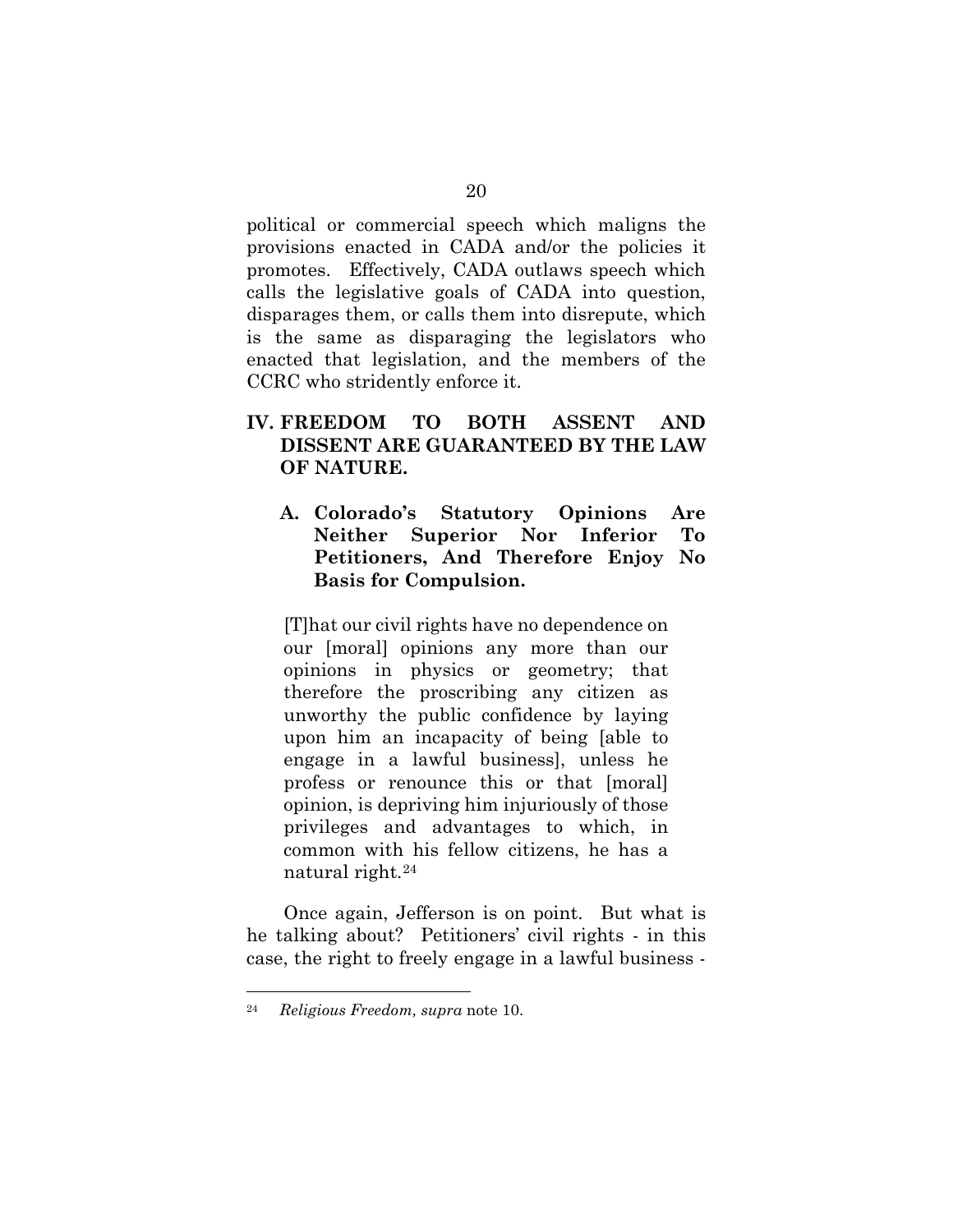ought not depend on her views of same-sex marriage or gay rights. In other words, Petitioners have a right to be free from coercion - either coercion which forces their speech activities to conform to approved opinions, or coercion which forces their business activities to properly reflect an approved opinion. The first form of coercion - forced approved speech negates Petitioners' inherent right to dissent. The second form of coercion - forced conduct reflecting approved opinions - imposes a form of involuntary servitude.

The Colorado legislature has mandated that a place of public accommodation may not in any way discriminate against persons on the basis of "sex, sexual orientation, gender identity, gender expression, [or] marital status," among other things. However, the enactment of a statute has no power to end all debate on a matter. In this case, Petitioners have a dissenting opinion which they wish to publicly express. Respondents assert the power under CADA to both prevent Petitioners from expressing such opinions, or alternatively forcing them to say things they disbelieve, effectively quashing Petitioners' right to dissent. How this could possibly stand under prior precedents of the Court cannot be rationally imagined.

The right of free speech, if it means anything at all, means the right to dissent from the opinions of others - most especially the opinions of public officials. Jefferson said it best - public officials are fallible and "uninspired." This means that respondent Aubrey Elenis, Director of the Colorado Civil Rights Division is fallible and "uninspired." So too are Anthony Aragon, Ulysses J. Chaney, Miguel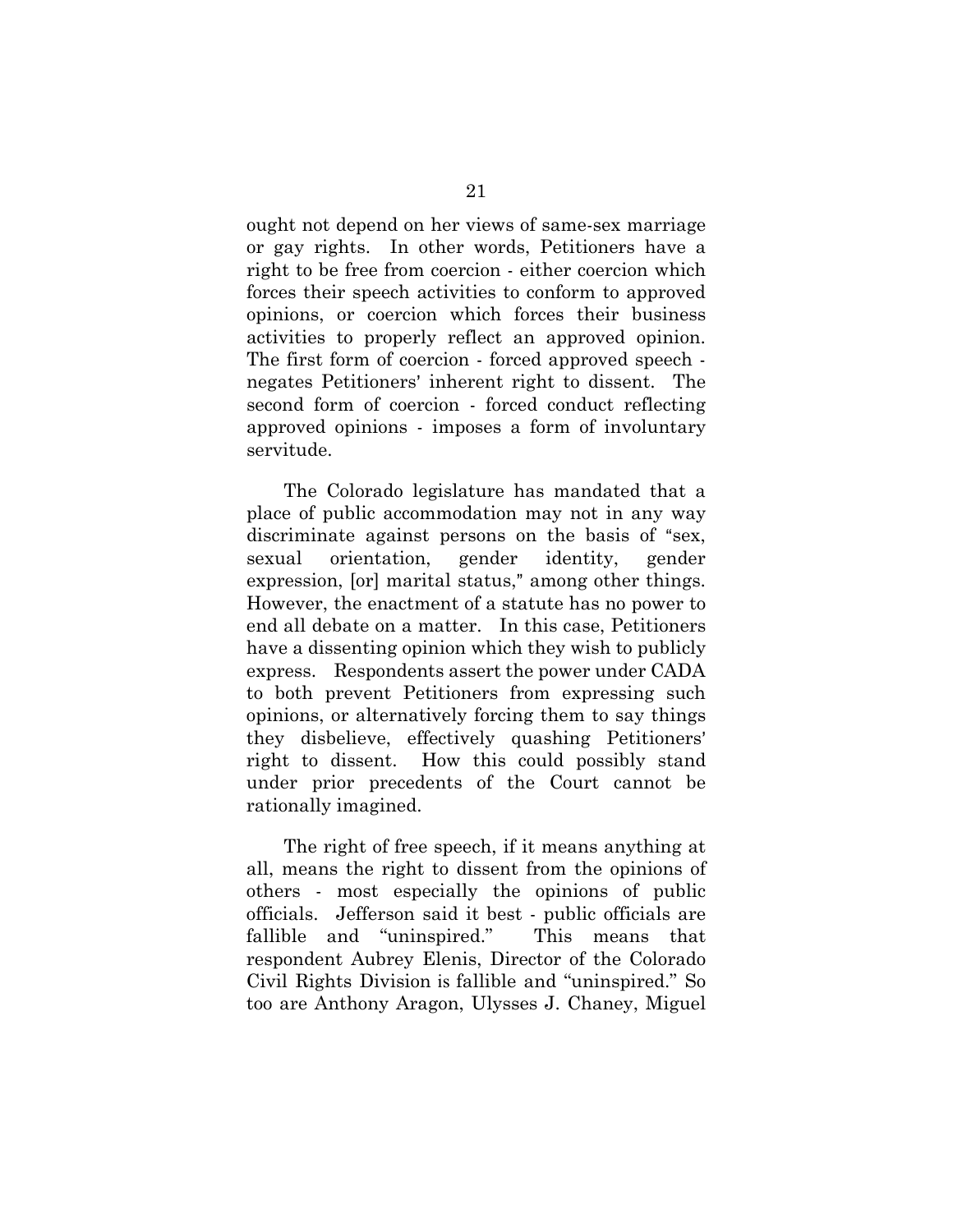Rene Elias, Carol Fabrizio, Heidi Hess, Rita Lewis, and Jessica Pocock, members of the Colorado Civil Rights Commission.

The point is that none of these people are superior to anyone else in deciding whose opinions are right or wrong, the best or the worst. We could add this Court's names to the list. None are any more qualified than the general public, no more virtuous than the general public, and have no inside track on truth.

"[T]he right of freedom of thought protected by the First Amendment against state action includes both the right to speak freely and the right to refrain from speaking at all."<sup>[25](#page-28-0)</sup> Moreover, when a law not only requires an individual to speak but mandates what he will say, then courts must treat the law as Atarget[ing] speech based on its communicative content" and therefore "presumptively unconstitutional," only to be upheld "if the government proves that [the law is] narrowly tailored to serve compelling state interests."  $26$  In short, "[c]ompelling individuals to mouth support for views they find objectionable violates [a] cardinal constitutional command" unless justified by the strongest of rationales.<sup>[27](#page-28-2)</sup>

The case law on this subject does not mince words though its compelling interest exception sells freedom of speech short to the most clever of

<sup>25</sup> *Wooley v. Maynard*, 430 U.S. 705, 714 (1977).

<span id="page-28-2"></span><span id="page-28-1"></span><span id="page-28-0"></span>Nat<sup>*l*</sup> Inst. of Fam. & Life Advocs. v. Becerra, 138 S. Ct. 2361, 2371 (2018)

<sup>&</sup>lt;sup>27</sup> Janus v. Am. Fed 'n of State, Cnty., & Mun. Emps., Council *31*, 138 S. Ct. 2448, 2463 (2018).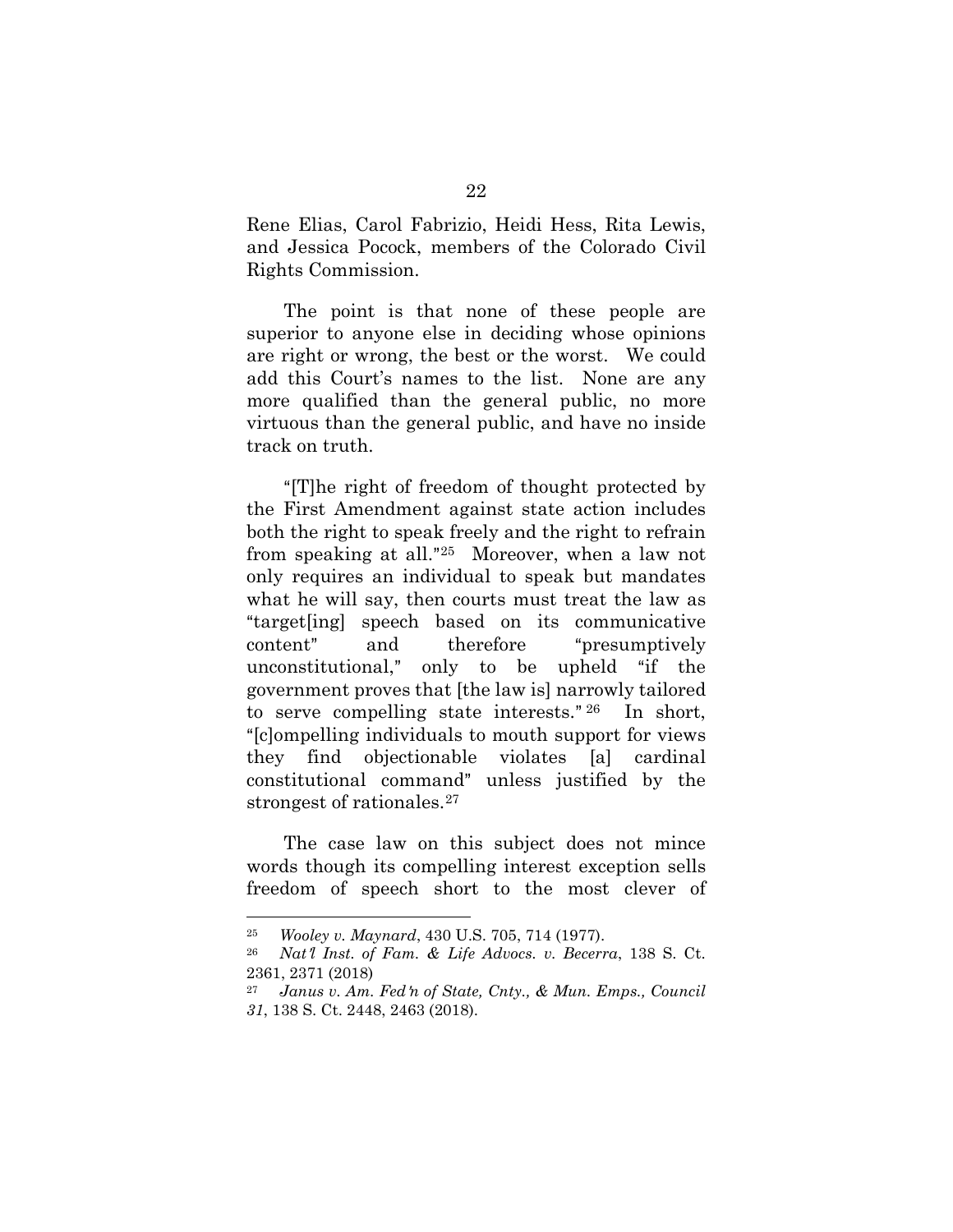respondents. Particularly repugnant to the First Amendment is when the government forces a private party to voice the government's compelled message, not merely in private or in direct dealings with government itself, but "in public," as an involuntary "instrument for fostering public adherence to an ideological point of view."<sup>[28](#page-29-0)</sup> The Supreme Court has even suggested that "such compulsion so plainly violates the Constitution" that it is rare for the courts to even have to step in to enforce the prohibition against it.[29](#page-29-1)

#### **B. Petitioner's Personal Services Are Exempt From Specific Performance Precisely Because They Are Not Fungible.**

But Respondents have gone much further than merely quashing dissent. Indeed, Respondents have insisted that Petitioner Smith may lawfully be coerced to perform personal services for people she does not wish to accept as customers of her business. Such coercion, focusing on her business activities rather than her speech as such, serve the supposed higher purpose of reflecting Respondents' opinion as to whom Petitioners' business should be serving. All of which is allegedly justified by the fact that Petitioner's services are custom and unique. As stated by the majority opinion in the case below:

[O]ur analysis emphasizes the custom and unique nature of Appellants' services. For

<span id="page-29-0"></span><sup>28</sup> *Wooley*, 430 U.S. at 715.

<span id="page-29-1"></span><sup>29</sup> *Janus*, 138 S. Ct. at 2464. See also *Ward v. Polite*, 667 F.3d 727, 733 (6th Cir. 2012).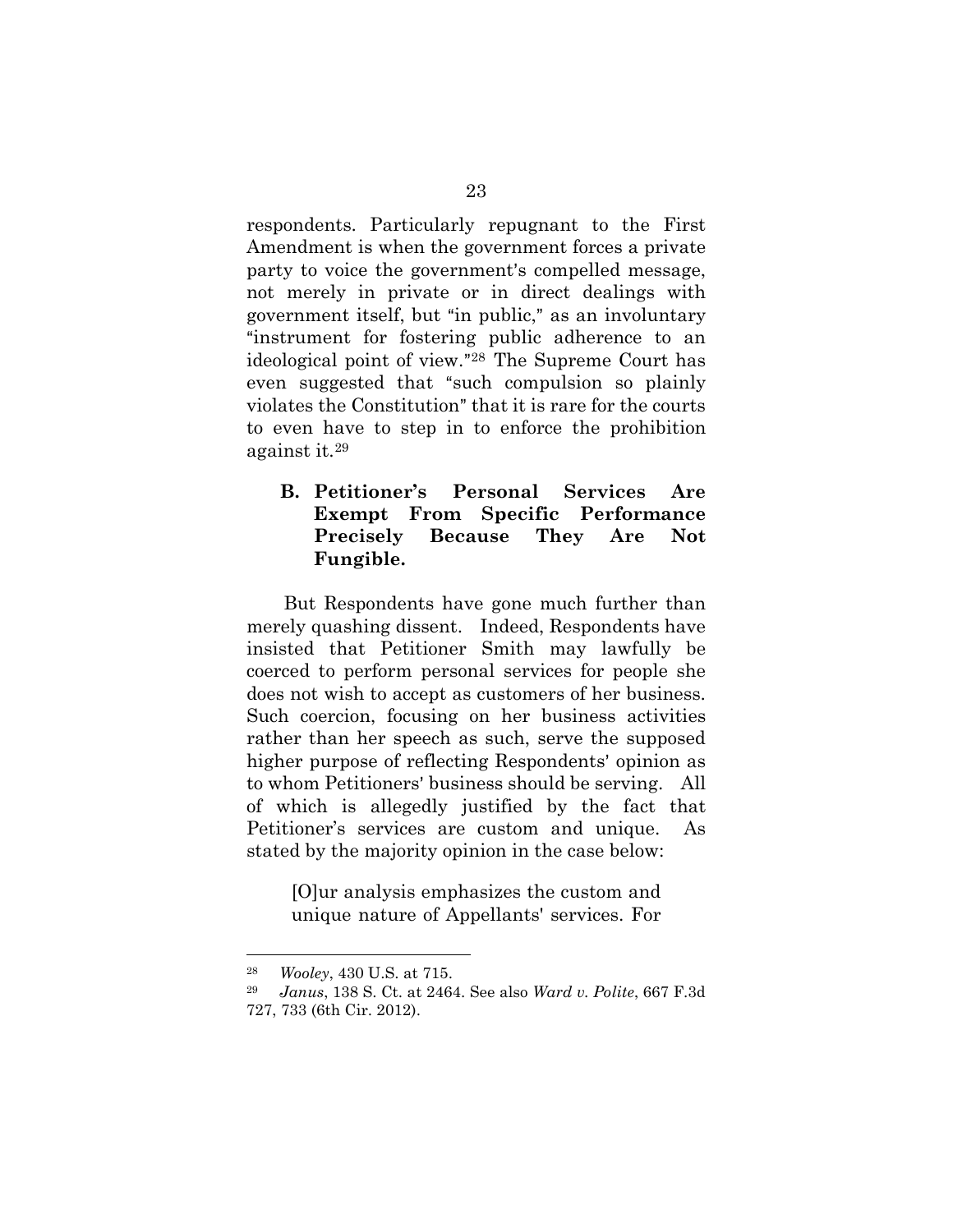the same reason that Appellants' custom and unique services are speech, those services are also inherently not fungible. To be sure, LGBT consumers may be able to obtain wedding-website design services from other businesses; yet, LGBT consumers will never be able to obtain wedding-related services of the same quality and nature as those that Appellants offer.[30](#page-30-0)

Indeed, where can you get preaching service of the same quality and nature as those Martin Luther has to offer? So why not make him recant and confess, and then serve to proclaim the official line (or else)? Why not force him embrace the blessings of the state's one view, even against his conscience?

In essence, Respondents have demanded that Petitioners enter into personal service contracts they do not wish to enter into, and insist (on behalf of such future customers) on the specific performance of those contracts in lieu of damages. This demand contravenes the longstanding rule at common law that personal service contracts are generally exempt from specific performance.[31](#page-30-1)

<span id="page-30-0"></span><sup>30</sup> See *303 Creative LLC v. Elenis*, No. 19-1413 (10th Cir. Jul. 26, 2021), App. 28a.

<span id="page-30-1"></span><sup>31 &</sup>quot;In general, specific performance does not lie to enforce a provision in a contract for the performance of personal services. . . A court will not compel performance of services of a strictly personal nature, requiring special knowledge, ability, or the exercise of judgment or discretion." 81A C.J.S. Specific Performance § 72.

<sup>&</sup>quot;Specific performance of a contract will not be decreed, where the duties to be fulfilled by the grantee are continuous,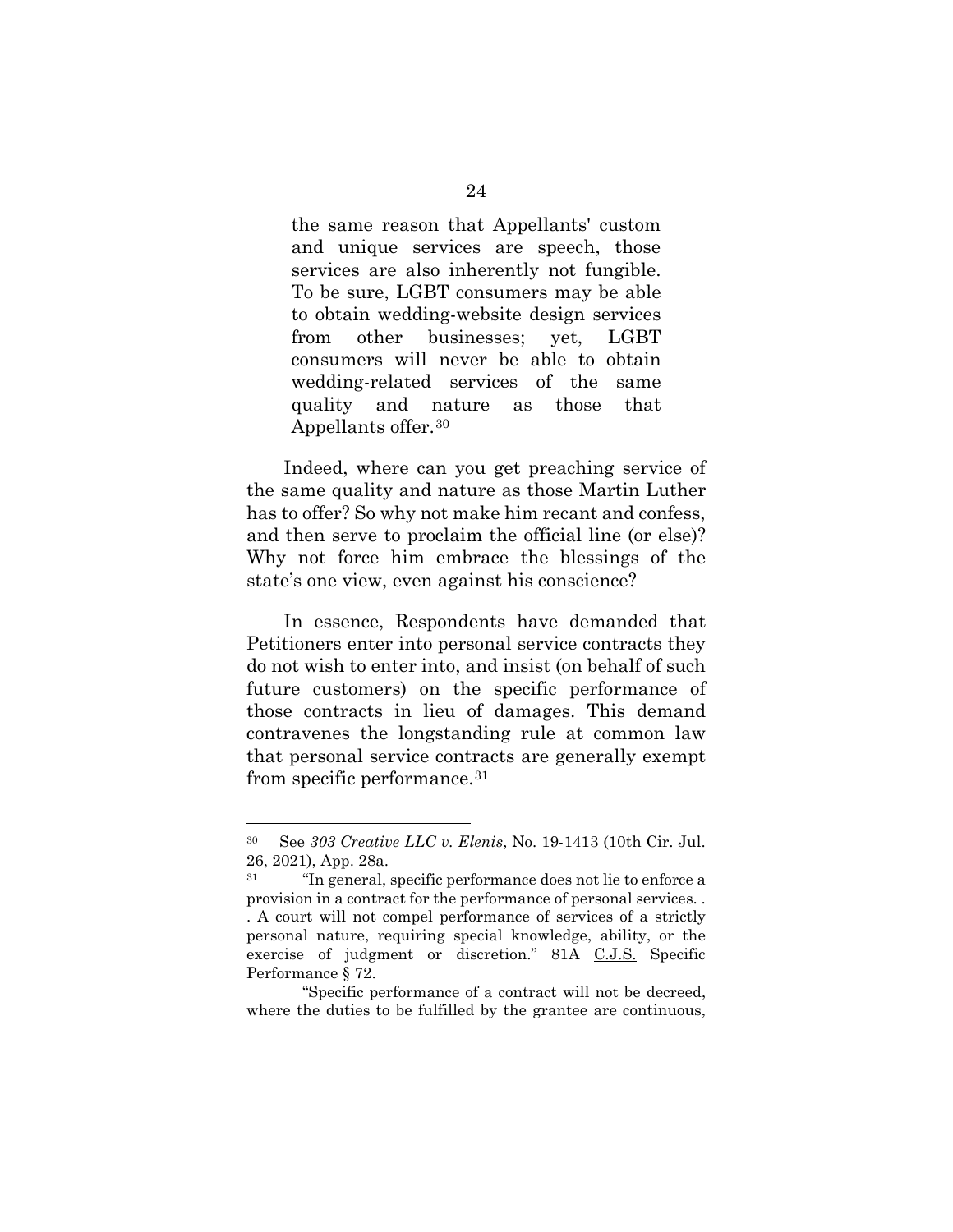Logic, experience, and legal precedent all judge that civil government cannot compel a person to perform a personal service, *because* the service is personal. Yet the State of Colorado, exhibiting an inquisitorial zeal, insists in a novel claim that it *can* compel every person to perform personal service, precisely *because* the personal service is unique and not fungible. Of course, the lack of fungibility is exactly why personal services cannot be compelled.

#### **C. CADA Establishes Involuntary Servitude.**

A third legal defect with Colorado's position exists. Namely, that requiring someone to perform personal services or labor to fulfill a contract is prohibited by the 13th Amendment in the United States, which bars involuntary servitude. The Court has previously defined involuntary servitude to mean "a condition of servitude in which the victim is forced to work for the defendant by the use or threat of physical restraint or physical injury, or by the use or threat of coercion through law or the legal process. This definition encompasses those cases in which the defendant holds the victim in servitude by placing the victim in fear of such physical restraint or injury or  $\text{legal correction."}^{32}$  $\text{legal correction."}^{32}$  $\text{legal correction."}^{32}$ 

and involve the exercise of skill, personal labor, and cultivated judgment . . . ." *Rutland Marble Co. v. Ripley*, 77 U.S. 339, 350, 19 L. Ed. 955 (1870).

<span id="page-31-0"></span><sup>32</sup> *United States v. Kozminski*, 487 U.S. 931, 952 (1988). The Court added, "our precedents clearly define a Thirteenth Amendment prohibition of involuntary servitude enforced by the use or threatened use of physical or legal coercion." Id. at 944.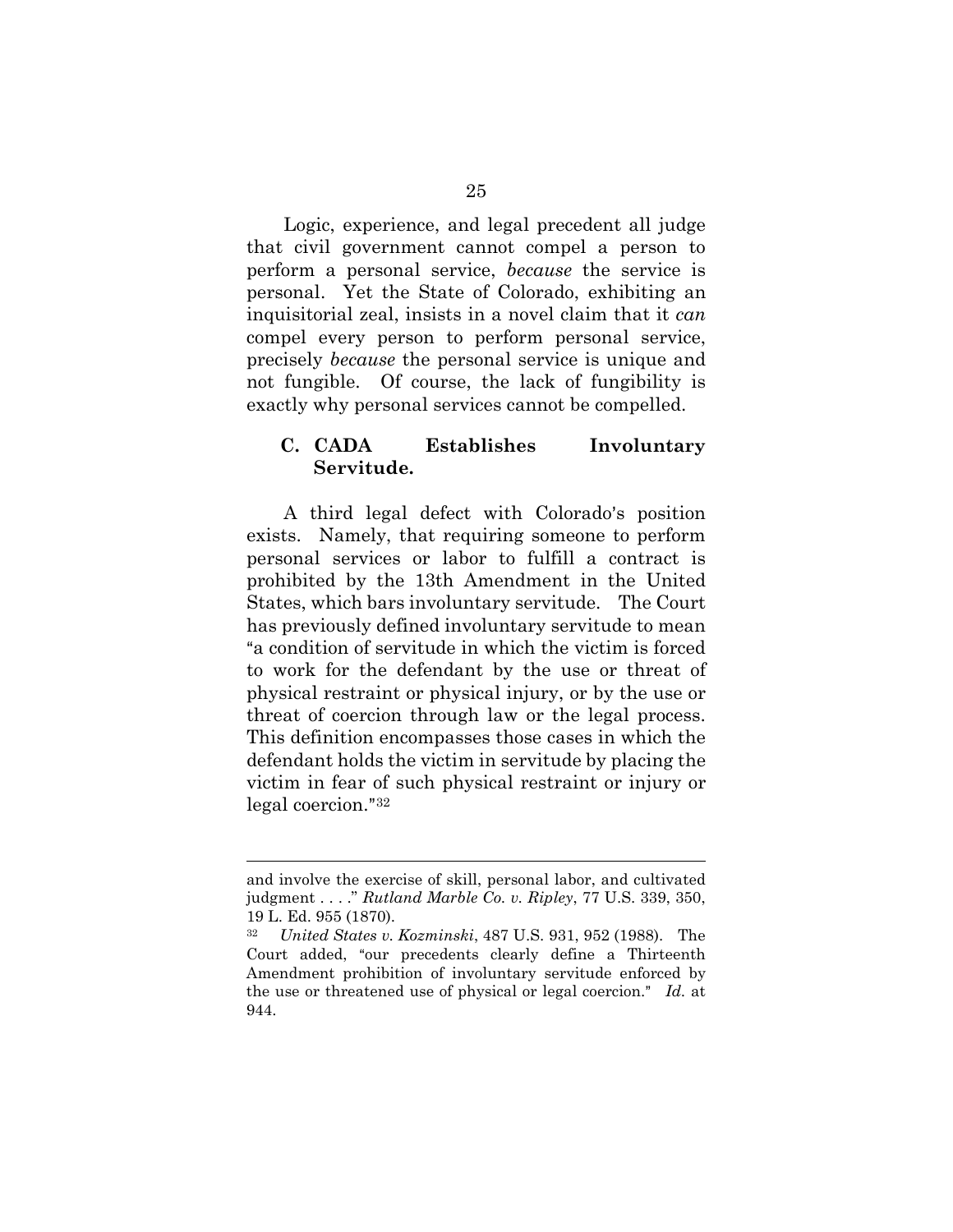In the instant case, Respondents have asserted they have the authority to force Petitioner Smith to accept contracts with customers whom the CCRC alone has chosen, to force her to perform custom and unique personal services for such customers as a means of enforcing those contracts, and have used the threat of coercion through law or the legal process to obtain this service. Colorado is Petitioners' Master. If this is allowed, Petitioners would not so much be working for other people as they would be working for the State of Colorado, at its behest and in furtherance of its stated goals and objectives. Is this not the essence of involuntary servitude as defined by the Court?

Accordingly, forcing Petitioner Smith to provide her personal services as the Respondents' demand, is a form of civil incapacity which deprives her most injuriously of her natural rights. This force is in contravention not only of the universal principles articulated in Thomas Jefferson's famous statute, but also the United States Constitution. Further, it is a quest on the part of Respondents for perfect justice, who seek not only to redress wrongs, but to prevent any possibility of anyone else being wronged in the future. It also serves to eliminate what, in its collective legislative and administrative mind, is simply wrong thinking.

It is the nature of all human government that there are certain things it can never do, one of which is to implement perfect justice. Not even the Almighty, who by definition has the power to do so, compels people to do the right thing, but rather consistently allows people to do whatever they want. Far be it for the State of Colorado to impose a form of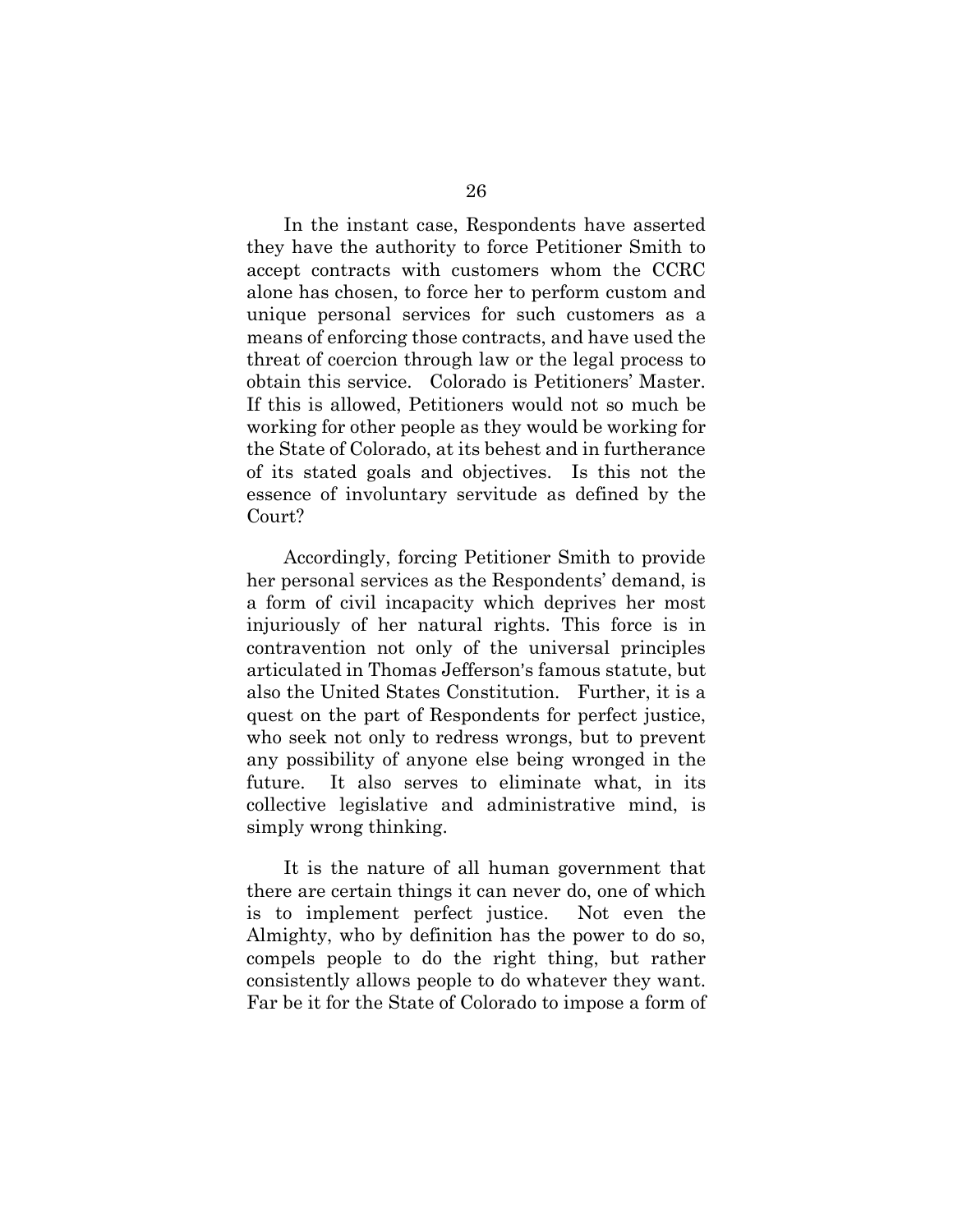justice that not even the Almighty ever chose to impose beginning with the first injustice by the devil spreading misinformation in the Garden. In so doing,

Respondents assert a power that has not been given to mere mortals. They exercise it only as usurpers and tyrants. Otherwise, they could just as well compel Petitioner Smith to bow the knee and swear allegiance to the CCRC demanding she recant and confess prostrate. Is that what it will take to awaken the Court to the principles at stake?

#### **V. THE RIGHT TO EXPRESS OFFENSIVE VIEWPOINTS IS CONSTITUTIONALLY GUARANTEED.**

Thomas Jefferson correctly observed:

[T]hat it is time enough for the rightful purposes of civil government, for its officers to interfere, when principles break out into overt acts against peace and good order; and finally, that truth is great and will prevail, if left to herself; that she is the proper and sufficient antagonist to error, and has nothing to fear from the conflict, unless by human interposition disarmed of her natural weapons, free argument and debate; errors ceasing to be dangerous when it is permitted freely to contradict them.[33](#page-33-0)

<span id="page-33-0"></span><sup>33</sup> *Religious Freedom, supra* note 10.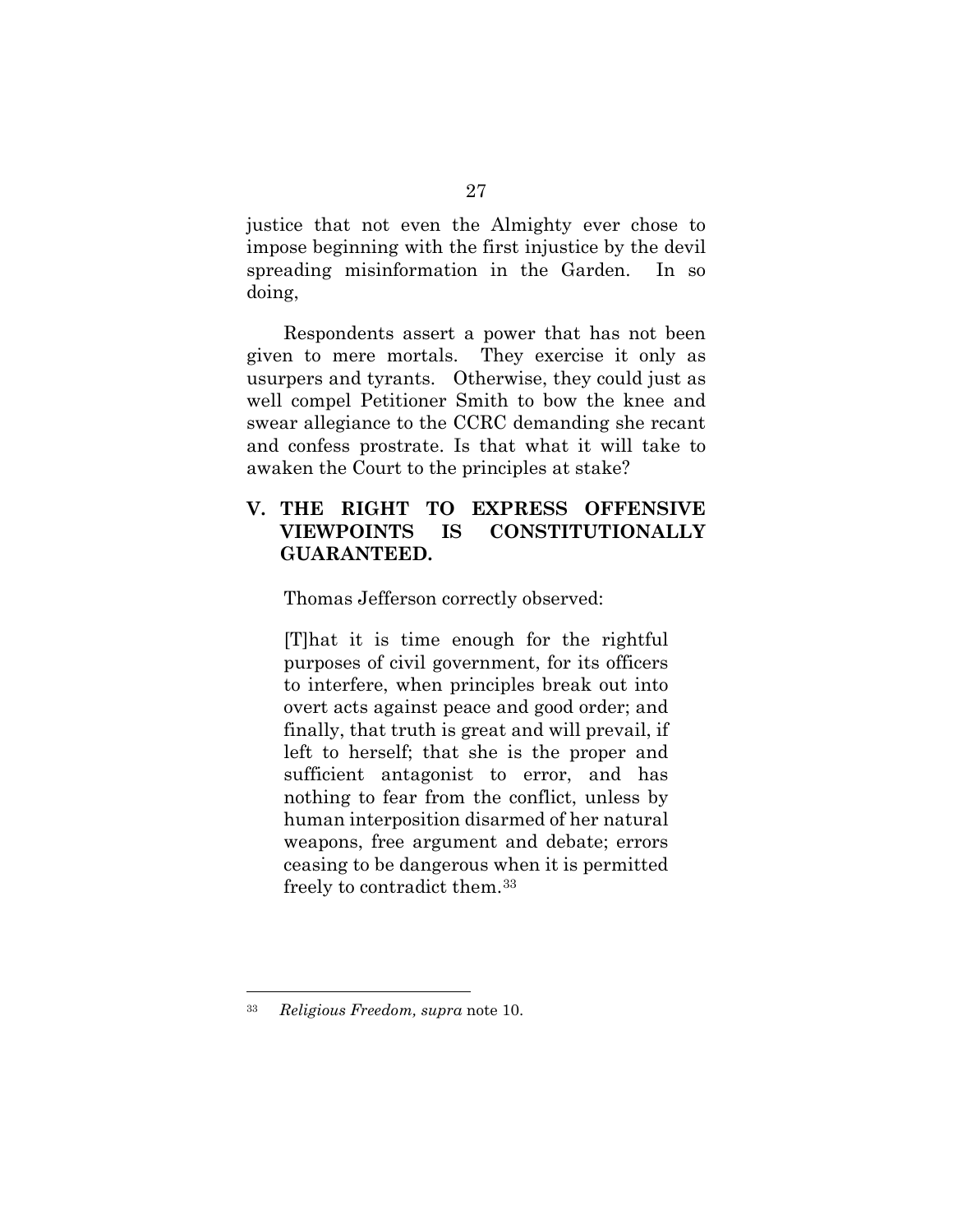George Orwell also wrote: "If liberty means anything at all, it means the right to tell people what they do not want to hear.[34](#page-34-0)

Curiously, CADA prohibits speech by any person subject to the Act, if it would make any person who has been discriminated against feel "unwelcome, objectionable, unacceptable, or undesirable." In other words, the free speech rights of persons subject to the Act are conditioned upon, and made subservient to, how other people perceive and receive such speech. It is not an exaggeration to characterize CADA as providing more protection for the right to not be offended, than the right of free speech itself.

This sounds initially good until it is recalled that there is no right to not be offended. Freedom of speech is a right belonging to the speaker, not the hearer. There is no right of the public to be shielded by the law from unpopular opinions which are not also profane, obscene, or an incitement to violence, but are merely politically unpopular. And in the instant case, we are not left to speculate what it is that Petitioner wishes to say, because it is a matter of record in the court below:

These same religious convictions that motivate me also prevent me from creating websites promoting and celebrating ideas or messages that violate my beliefs. So I will not be able to create websites for same-sex marriages or any other marriage that is not between one man and one woman. Doing

<span id="page-34-0"></span><sup>34</sup> App. 51a, as quoted by Chief Judge Tymkovich, dissenting.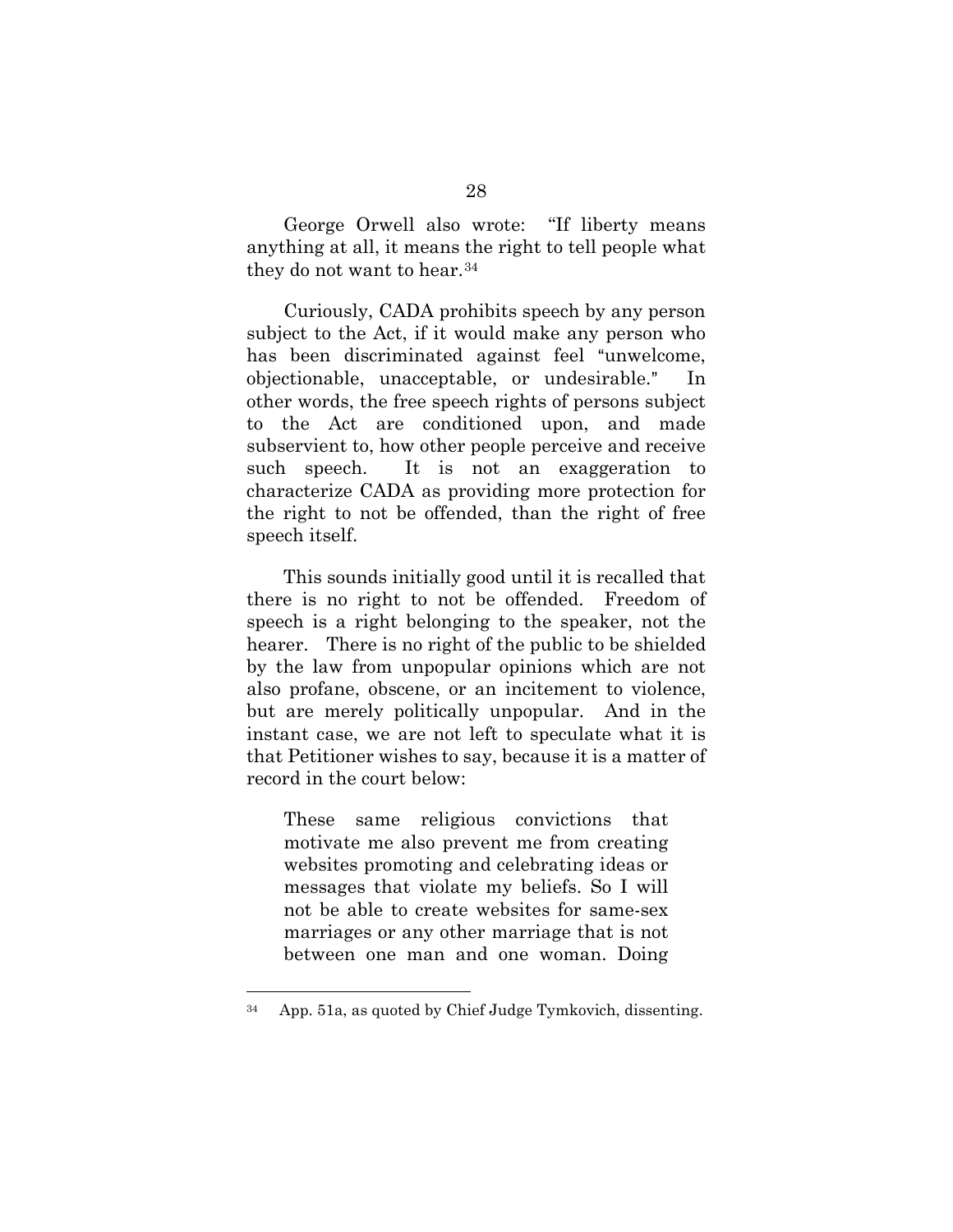that would compromise my Christian witness and tell a story about marriage that contradicts God's true story of marriage - the very story He is calling me to promote.[35](#page-35-0)

Petitioners' proposed statement appears out of sync with the LGBT belief system and political agenda. It certainly does not mesh with the provisions of CADA. But that only explains why her beliefs are unpopular in some circles, and with Respondents. It is reasonable to infer that many proponents of gay rights and same-sex marriage would be offended by the proposed statement. It is equally reasonable to infer that Petitioners' are offended by the LGBT agenda and the stated purposes of CADA. So what? Absent physical violence, that is not enough to trigger use of state power to stop it.

But, is the proposed statement merely commercial speech, entitled to less protection, and more regulation, than political speech? Or is the proposed statement in fact political speech? Commercial speech is the advertising of a product or service through printed materials, broadcast, or the Internet. Generally, commercial speech is regulated to protect consumers from misleading advertisements.

Amicus submit that the statement itself is not an advertisement. It is merely a disclaimer Petitioners wish to append to an advertisement. What the statement actually says, in express terms, has to do with Petitioners' religious convictions, her

<span id="page-35-0"></span><sup>35</sup> App. 70a, fn. 7.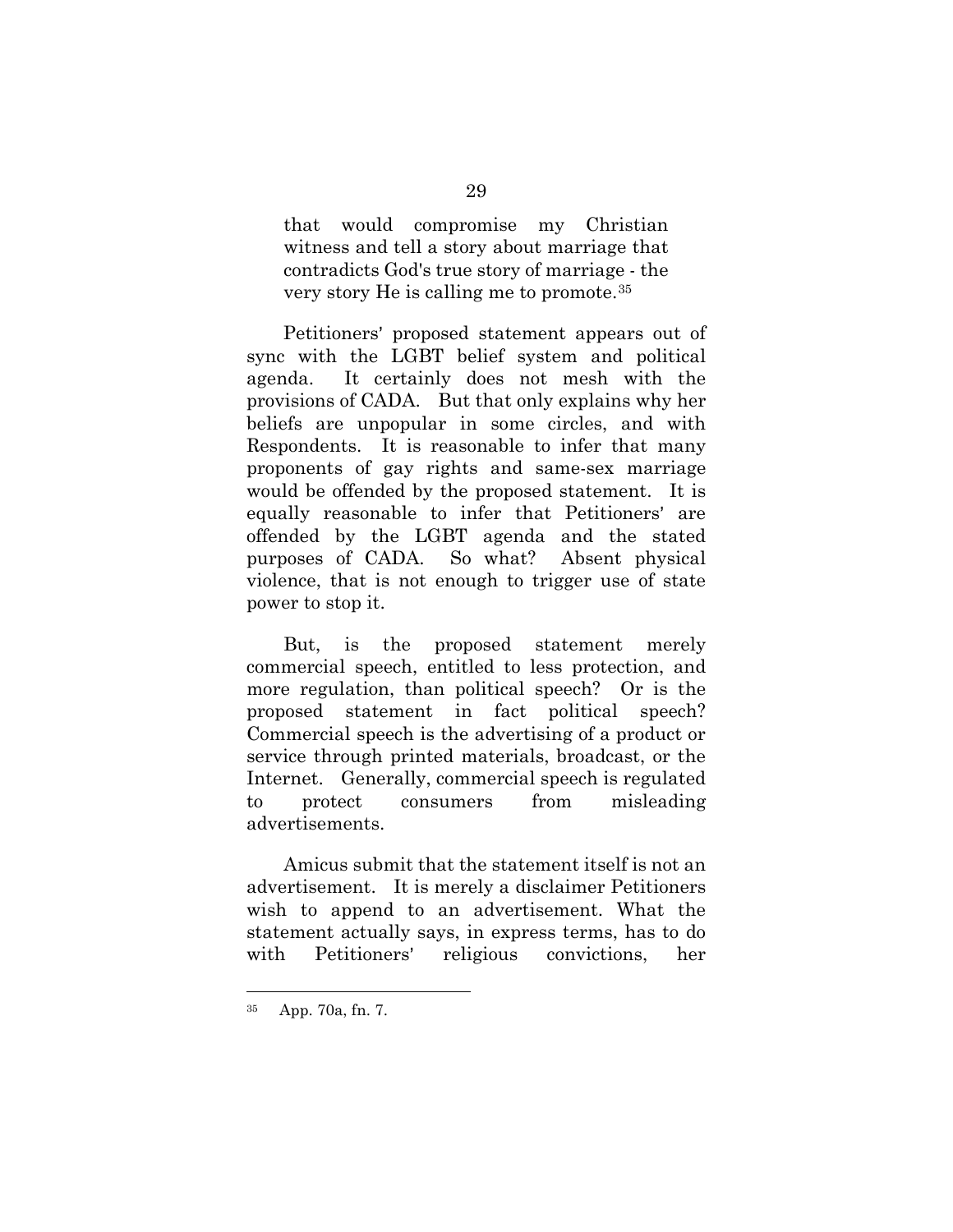motivation, her beliefs, her Christian witness, and God's true story of marriage. Such things are not commercial in nature. There is nothing about the proposed statement that is fraudulent, deceitful, or in the nature of a scam. Nor can the statement be construed as misleading in any way. None of the valid reasons for regulating or prohibiting commercial speech are present.

Respondents do not seek to prohibit Petitioners' speech because it will lead to a poor purchasing decision on the part of consumers. Respondents want to prohibit the speech because it might possibly diminish the opportunity of gay and lesbian people to commandeer the artistic speech of Petitioner. Respondents are not trying to protect consumers' pocketbooks. They are trying to protect consumers' feelings. That is not a commercial purpose.

Therefore, the proposed statement is not commercial speech at all. It is a form of political speech, entitled to the full protection of the First Amendment.

Political advocacy can be punished by states only "where such advocacy is directed to inciting or producing imminent lawless action and is likely to incite or produce such action." $36$  There is nothing in Petitioners' proposed statement which approaches "inciting or producing imminent lawless action." Though members of the LGBT community may take offense or feel angry or believe others may thereby act similarly, that belief does not create a danger warranting a state to punish or prevent statements

<span id="page-36-0"></span><sup>36</sup> *Brandenburg v. Ohio*, 395 U.S. 444, 447 (1969).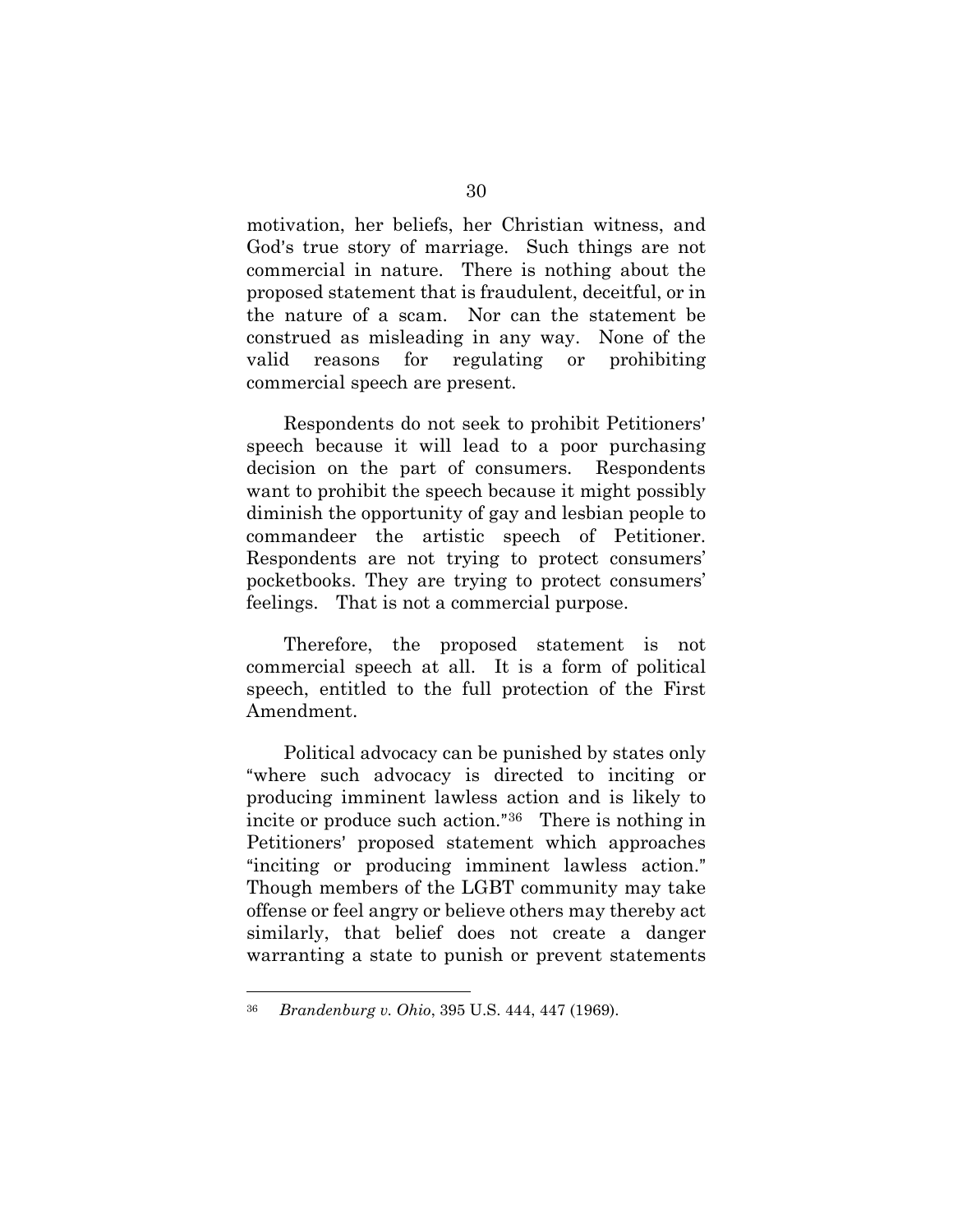causing such belief. "If there is any fixed star in our constitutional constellation, it is that no official, high or petty, can prescribe what shall be orthodox in politics, nationalism, religion, or other matters of opinion or force citizens to confess by word or act their faith therein. $37$ 

#### **CONCLUSION**

In 1521, Martin Luther was brought before Emperor Charles V at the Diet of Worms to account for his opinions. Luther was, in part, critical of the commercial speech of Pope Leo X offering indulgences for sale. He was ordered to recant his opinions. He was ordered to confess the official view. He refused both declaring that "my conscience is captive to the Word of God. I cannot and I will not recant anything for to go against conscience is neither right nor safe."

Approximately five hundred years later, Petitioner Smith was brought before the Colorado Civil Rights Commission's Civil Rights Division. She was told to recant her conscience. She was told to confess Colorado's official opinions. She did neither only stating that based on her conscience, 303 Creative LLC services "will be withheld from [potential customers] because of sexual orientation"[38](#page-37-1)

Colorado's antiquated understanding of freedom reflects the thinking of Charles V and the Holy Roman Empire, not America's statesman or law. Over 235 years ago, Thomas Jefferson restated the law of nature regarding freedom of the mind

<span id="page-37-1"></span><span id="page-37-0"></span><sup>37</sup> *West Virginia State Board of Education v. Barnette*, 319 U.S. 624 (1943).

App. 116a-121a.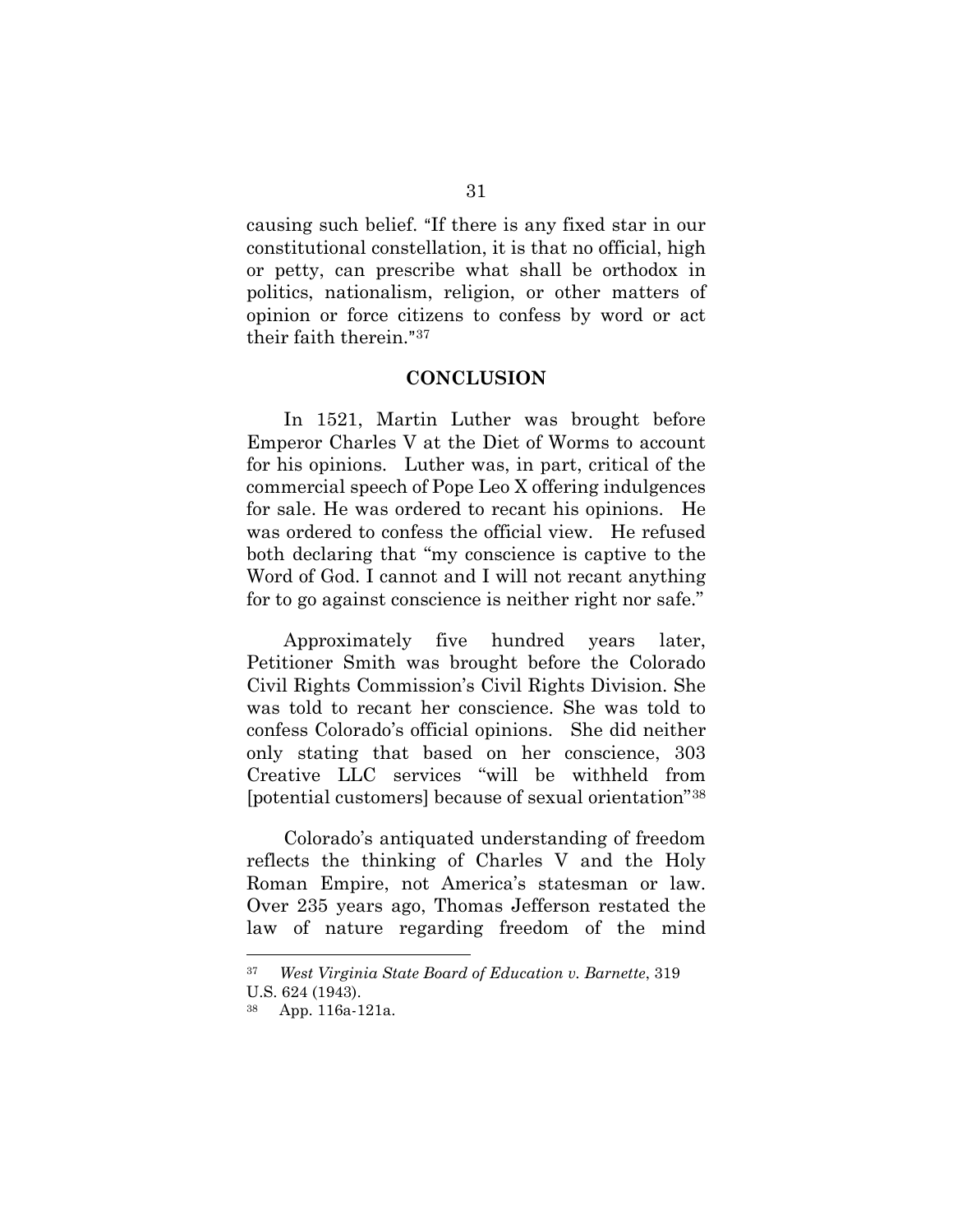grounded in the creation of human beings by God. The danger of a civil official intruding his or her power into the field of conscience or opinion, and use of civil punishments to restrain their profession on supposition of their ill tendency was rejected. Also rejected was the legal requirement that every person must either recant their views, confess the state's articles of faith, or be punished.

The Civil Rights Commission has wrongfully assumed dominion over the thoughts and ideas of Colorado citizens. Colorado has given up on the idea that truth is great and will prevail, if left to herself. Colorado's CADA, disarms both Petitioner and truth itself, of her natural weapons, free argument and debate. Errors only cease to be dangerous when truth is permitted freely to contradict them, not when the state compels or punishes the expression of belief or opinion it dislikes.

Amicus encourage the Court to affirm the Law of Nature, including its fixed concept of freedom of the mind, mandating but one practice--to leave the expression of ideas and opinion alone. In this case, that law commands the civil government of Colorado, to cease and desist enforcement of its public accommodation law against the expression of ideas and opinions, no matter how they shall square with or depart from the state's view about service offered under its public accommodation statute.

Governmental mandates to "recant and confess" have no place in our Constitutional Republic.